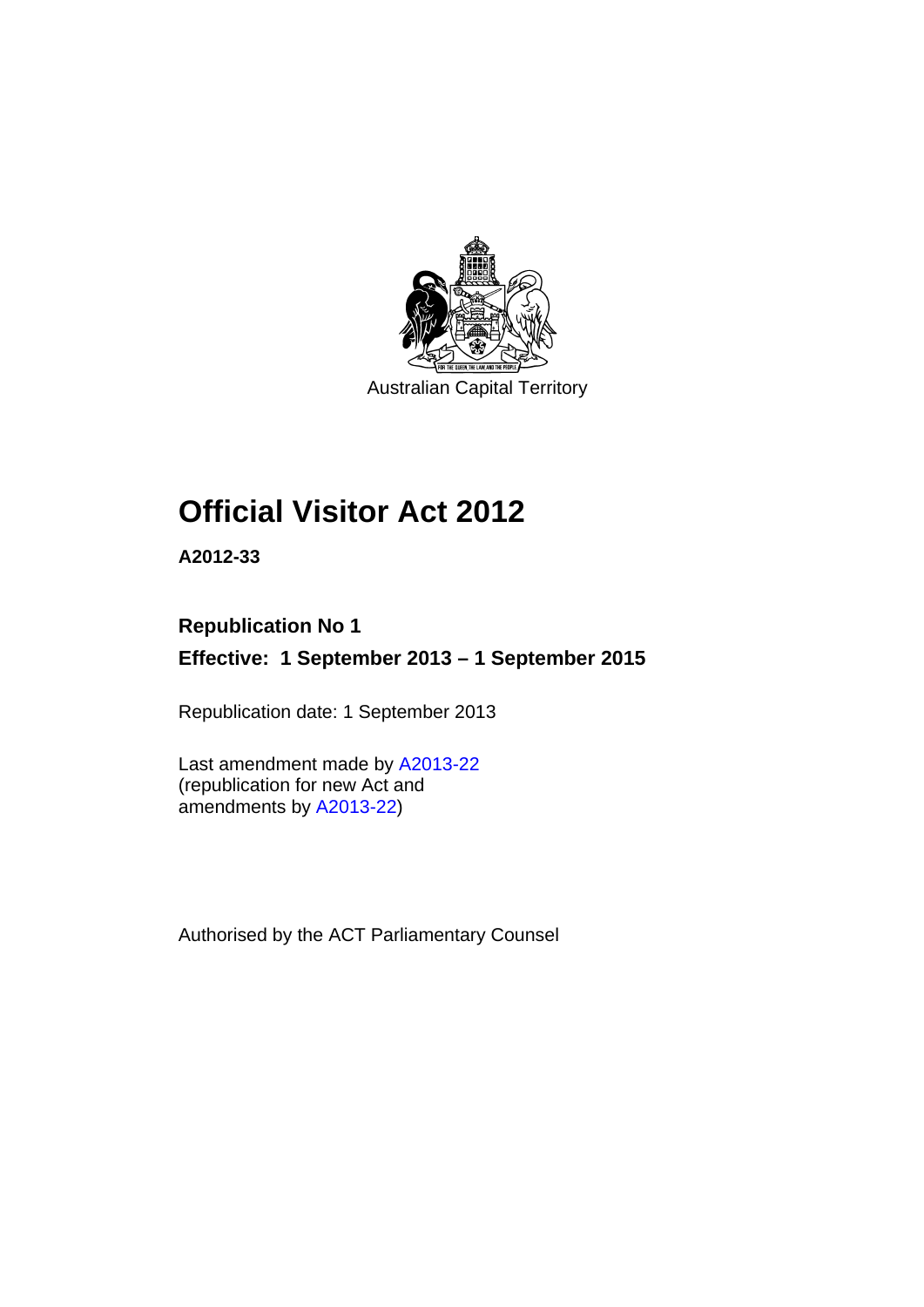#### **About this republication**

#### **The republished law**

This is a republication of the *Official Visitor Act 2012* (including any amendment made under the *[Legislation Act 2001](http://www.legislation.act.gov.au/a/2001-14)*, part 11.3 (Editorial changes)) as in force on 1 September 2013*.* It also includes any commencement, amendment, repeal or expiry affecting this republished law to 1 September 2013.

The legislation history and amendment history of the republished law are set out in endnotes 3 and 4.

#### **Kinds of republications**

The Parliamentary Counsel's Office prepares 2 kinds of republications of ACT laws (see the ACT legislation register at [www.legislation.act.gov.au](http://www.legislation.act.gov.au/)):

- authorised republications to which the *[Legislation Act 2001](http://www.legislation.act.gov.au/a/2001-14)* applies
- unauthorised republications.

The status of this republication appears on the bottom of each page.

#### **Editorial changes**

The *[Legislation Act 2001](http://www.legislation.act.gov.au/a/2001-14)*, part 11.3 authorises the Parliamentary Counsel to make editorial amendments and other changes of a formal nature when preparing a law for republication. Editorial changes do not change the effect of the law, but have effect as if they had been made by an Act commencing on the republication date (see *[Legislation Act 2001](http://www.legislation.act.gov.au/a/2001-14)*, s 115 and s 117). The changes are made if the Parliamentary Counsel considers they are desirable to bring the law into line, or more closely into line, with current legislative drafting practice.

This republication includes amendments made under part 11.3 (see endnote 1).

#### **Uncommenced provisions and amendments**

If a provision of the republished law has not commenced, the symbol  $\mathbf{U}$  appears immediately before the provision heading. Any uncommenced amendments that affect this republished law are accessible on the ACT legislation register [\(www.legislation.act.gov.au\)](http://www.legislation.act.gov.au/). For more information, see the home page for this law on the register.

#### **Modifications**

If a provision of the republished law is affected by a current modification, the symbol  $\mathbf{M}$ appears immediately before the provision heading. The text of the modifying provision appears in the endnotes. For the legal status of modifications, see the *[Legislation Act 2001](http://www.legislation.act.gov.au/a/2001-14)*, section 95.

#### **Penalties**

At the republication date, the value of a penalty unit for an offence against this law is \$140 for an individual and \$700 for a corporation (see *[Legislation Act 2001](http://www.legislation.act.gov.au/a/2001-14)*, s 133).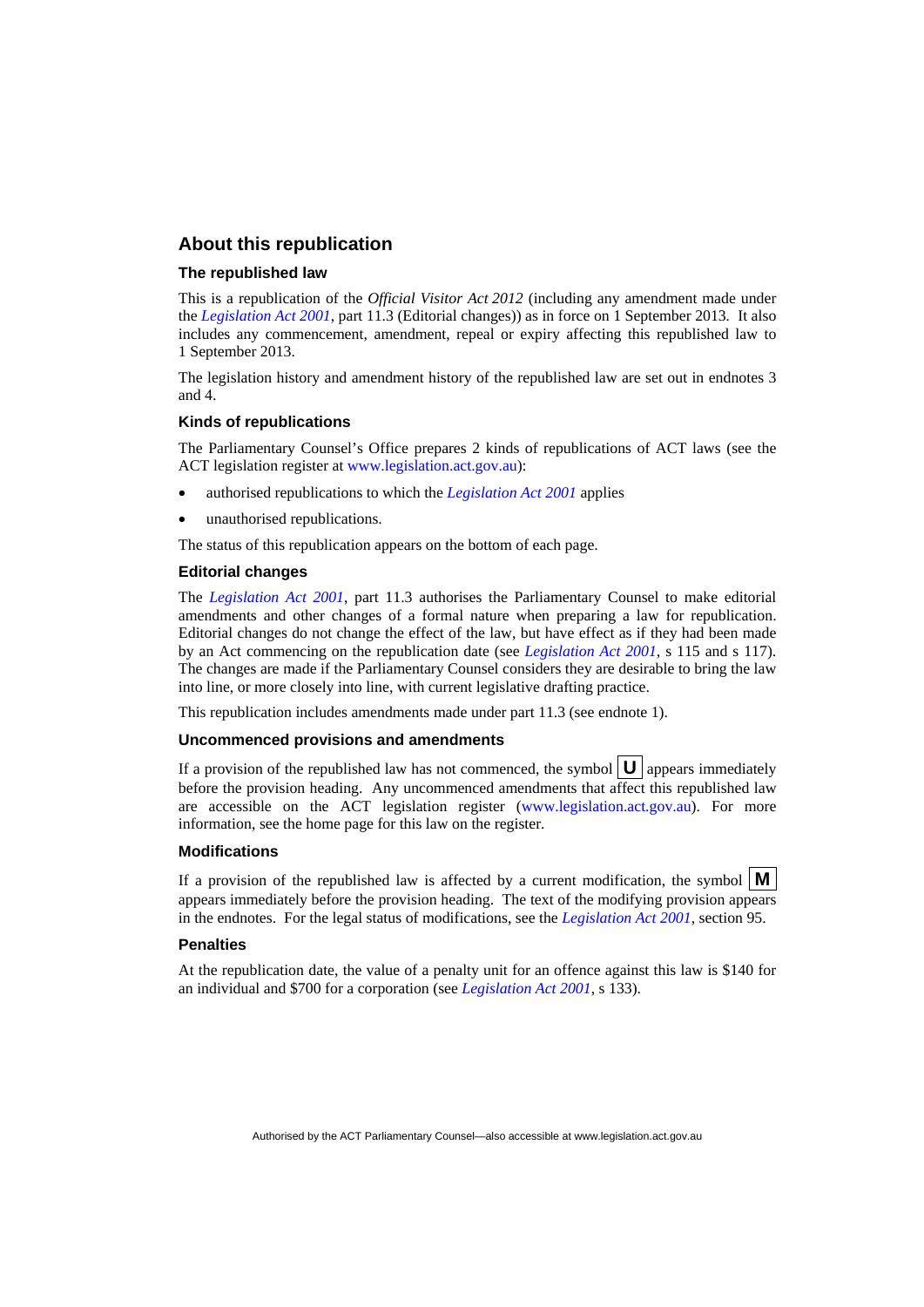

# **Official Visitor Act 2012**

## **Contents**

|                |                                                       | Page       |  |
|----------------|-------------------------------------------------------|------------|--|
| Part 1         | <b>Preliminary</b>                                    |            |  |
| 1              | Name of Act                                           | 2          |  |
| 3              | Dictionary                                            | 2          |  |
| 4              | <b>Notes</b>                                          | 2          |  |
| 5              | Offences against Act-application of Criminal Code etc | 2          |  |
| Part 2         | <b>Important concepts</b>                             |            |  |
| 6              | What is an <i>official visitor</i> ?                  | 3          |  |
| 7              | What is an operational Act?                           | 3          |  |
| 8              | What is an entitled person?                           | 3          |  |
| 9              | 3<br>What is a visitable place?                       |            |  |
| Part 3         | <b>Appointment of official visitors</b>               |            |  |
| 10             | Appointment                                           | 4          |  |
| 11             | Conditions of appointment                             | 5          |  |
| R <sub>1</sub> | Official Visitor Act 2012                             | contents 1 |  |
| 01/09/13       | Effective: 01/09/13-01/09/15                          |            |  |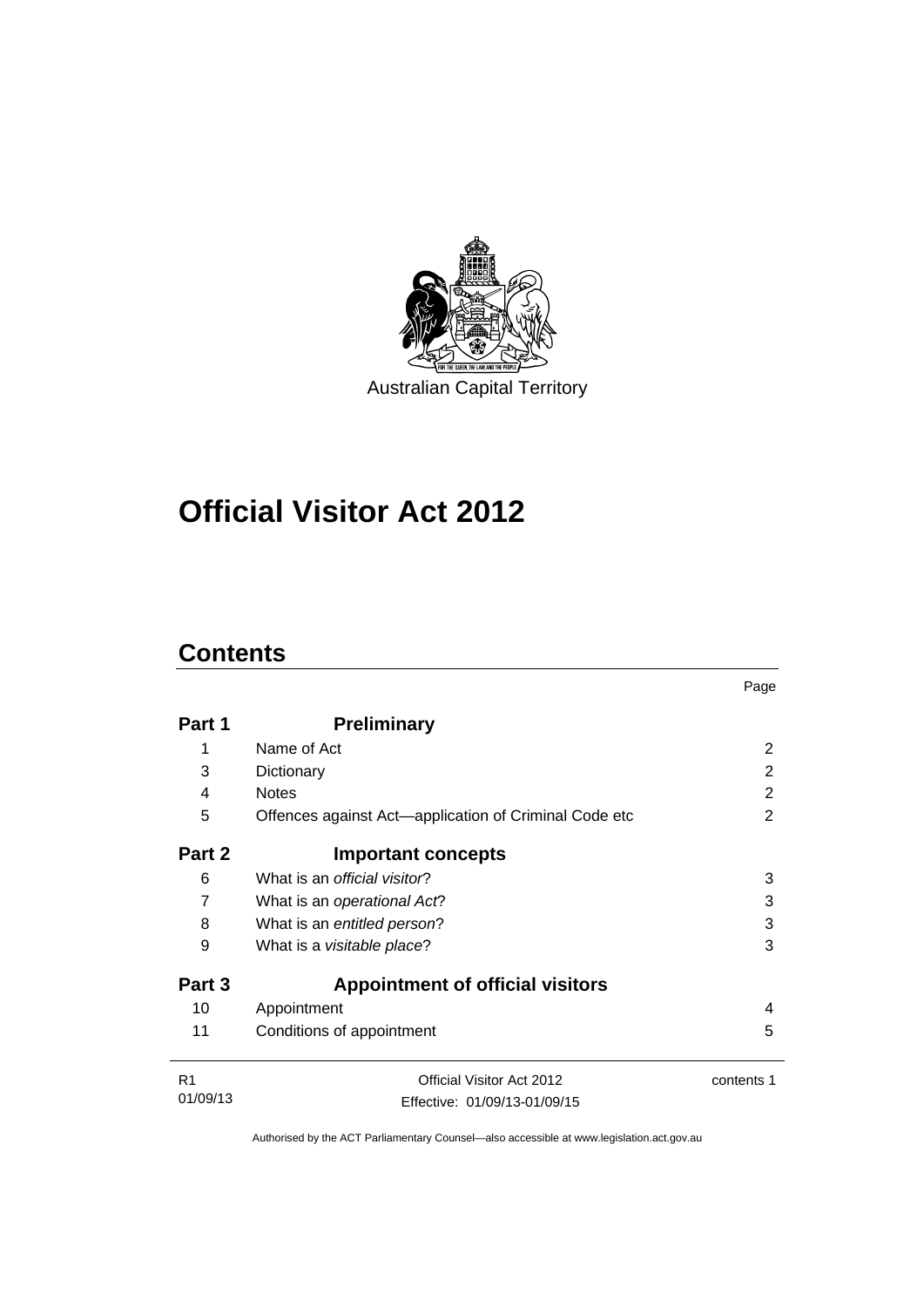| 12         | Ending appointment                                                     | Page<br>6      |
|------------|------------------------------------------------------------------------|----------------|
| 13         | Handover of records by official visitors                               | $\overline{7}$ |
| Part 4     | <b>Functions of official visitors</b>                                  |                |
| 14         | <b>Functions</b>                                                       | 8              |
| 15         | Official visitor may enter visitable place                             | 9              |
| 16         | Official visitor must report non-compliant visitable places            | 10             |
| 17         | Reporting of complaints                                                | 11             |
| 18         | Assistance to official visitors                                        | 12             |
| 19         | Offences-failure to provide assistance etc                             | 13             |
| Part 5     | <b>Visits and complaints</b>                                           |                |
| 20         | Operating entity must let entitled people know about official visitors | 14             |
| 21         | Requests to meet official visitor                                      | 14             |
| 22         | Complaints to official visitors                                        | 14             |
| 23         | Visit and complaint guidelines                                         | 15             |
| Part 5A    | <b>Official visitors board</b>                                         |                |
| 23A        | Establishment of official visitors board                               | 17             |
| 23B        | Membership of official visitors board                                  | 17             |
| 23C        | Official visitors board functions                                      | 17             |
| 23D        | Official visitors board procedure                                      | 18             |
| Part 6     | <b>Miscellaneous</b>                                                   |                |
| 24         | Protection of officials from liability                                 | 19             |
| 25         | Offences-use or divulge protected information                          | 19             |
| 26         | Approved forms                                                         | 21             |
| 27         | Regulation-making power                                                | 21             |
| Part 10    | <b>Transitional</b>                                                    |                |
| 50         | Definitions-pt 10                                                      | 22             |
| 51         | Unfinished complaints to official visitors                             | 22             |
| 52         | <b>Existing appointments</b>                                           | 22             |
| 53         | <b>Transitional regulations</b>                                        | 23             |
| 54         | Expiry-pt 10                                                           | 23             |
|            |                                                                        |                |
| contents 2 | Official Visitor Act 2012                                              | R <sub>1</sub> |

Effective: 01/09/13-01/09/15

R1 01/09/13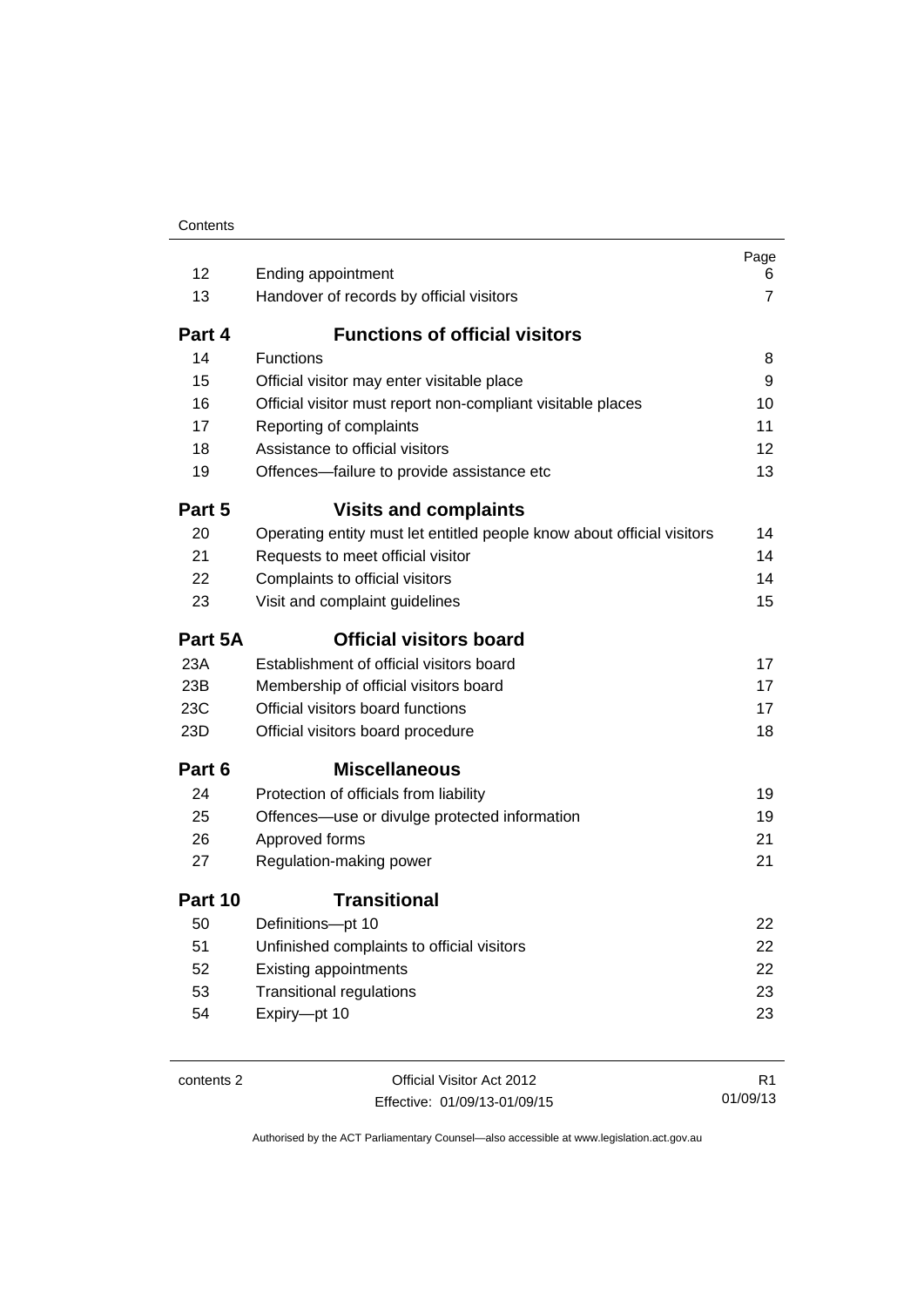|                   |                     | Contents   |
|-------------------|---------------------|------------|
| <b>Dictionary</b> |                     | Page<br>24 |
| <b>Endnotes</b>   |                     |            |
| 1                 | About the endnotes  | 26         |
| 2                 | Abbreviation key    | 26         |
| 3                 | Legislation history | 27         |
| 4                 | Amendment history   | 28         |

R1 01/09/13

Official Visitor Act 2012 Effective: 01/09/13-01/09/15 contents 3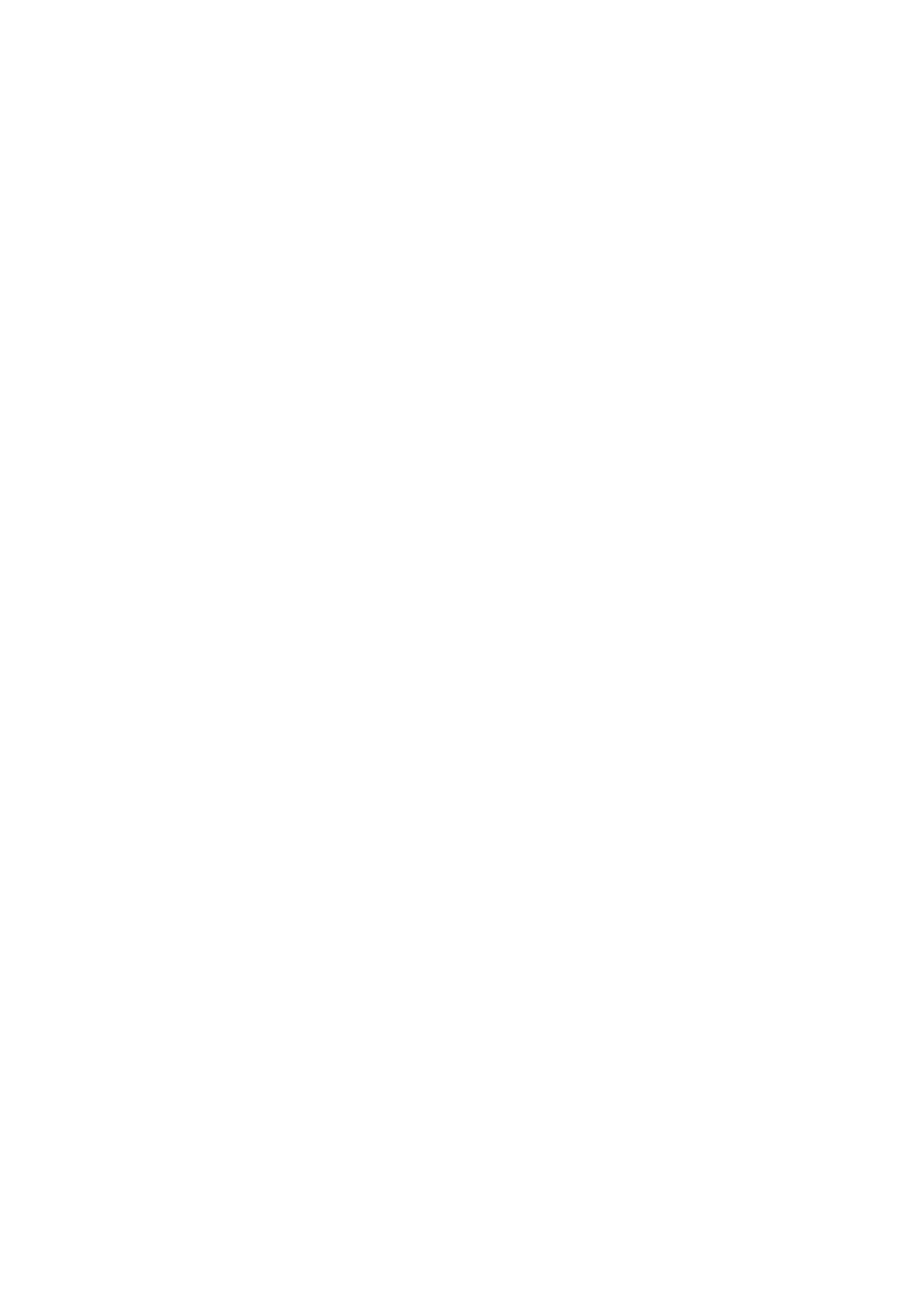

# **Official Visitor Act 2012**

An Act to provide for the appointment of official visitors, and for other purposes

Ī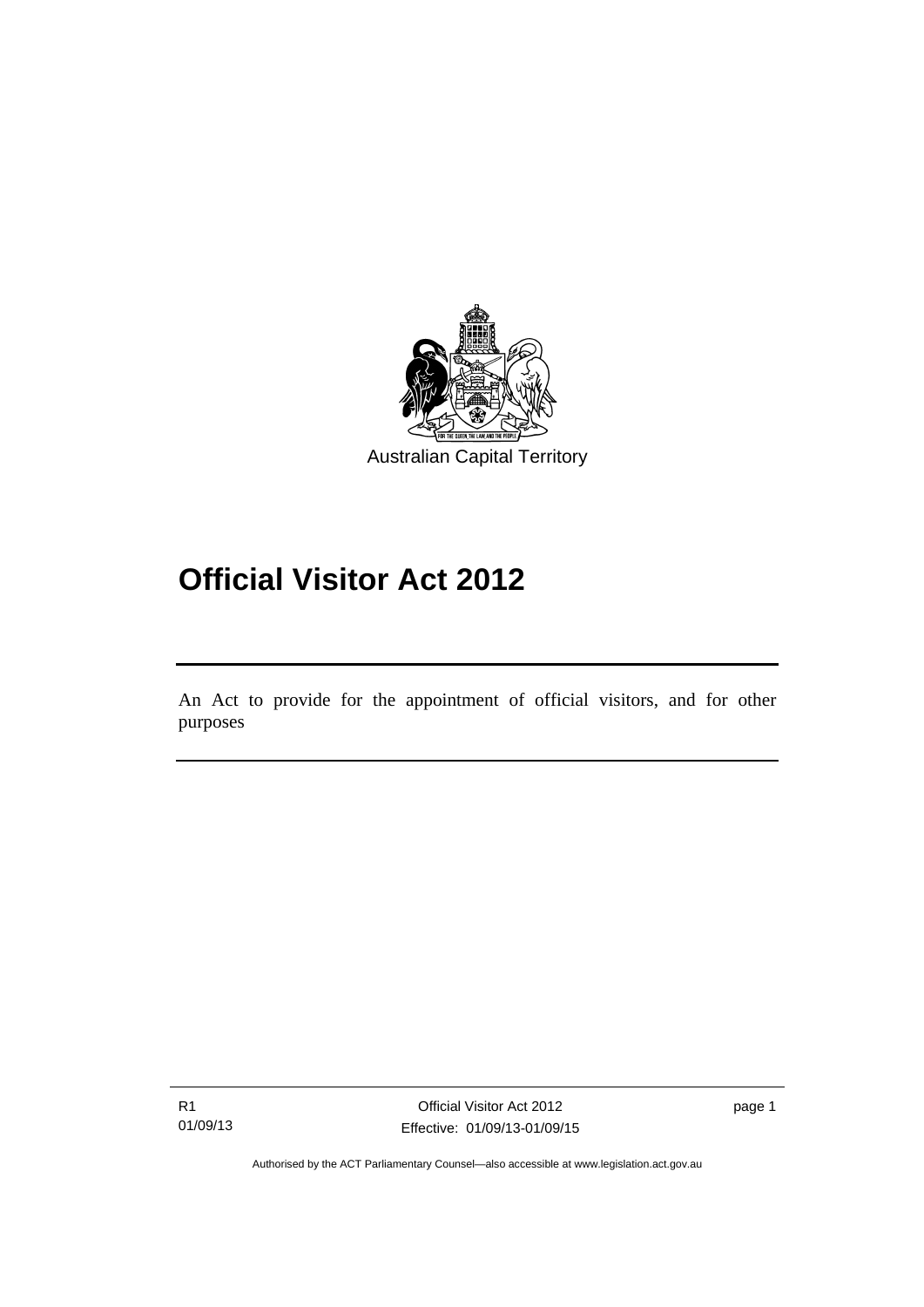#### Part 1 **Preliminary**

Section 1

## <span id="page-7-0"></span>**Part 1** Preliminary

#### <span id="page-7-1"></span>**1 Name of Act**

This Act is the *Official Visitor Act 2012*.

#### <span id="page-7-2"></span>**3 Dictionary**

The dictionary at the end of this Act is part of this Act.

*Note 1* The dictionary at the end of this Act defines certain terms used in this Act, and includes references (*signpost definitions*) to other terms defined elsewhere in this Act. For example, the signpost definition '*operational Act*—see section 7.'

means that the term 'operational Act' is defined in that section.

*Note* 2 A definition in the dictionary (including a signpost definition) applies to the entire Act unless the definition, or another provision of the Act, provides otherwise or the contrary intention otherwise appears (see [Legislation Act,](http://www.legislation.act.gov.au/a/2001-14)  $s$  155 and  $s$  156 (1)).

#### <span id="page-7-3"></span>**4 Notes**

A note included in this Act is explanatory and is not part of this Act.

*Note* See the [Legislation Act,](http://www.legislation.act.gov.au/a/2001-14) s 127 (1), (4) and (5) for the legal status of notes.

#### <span id="page-7-4"></span>**5 Offences against Act—application of Criminal Code etc**

Other legislation applies in relation to offences against this Act.

#### *Note 1 Criminal Code*

The [Criminal Code](http://www.legislation.act.gov.au/a/2002-51), ch 2 applies to all offences against this Act (see Code, pt 2.1).

The chapter sets out the general principles of criminal responsibility (including burdens of proof and general defences), and defines terms used for offences to which the Code applies (eg *conduct*, *intention*, *recklessness* and *strict liability*).

#### *Note 2 Penalty units*

The [Legislation Act](http://www.legislation.act.gov.au/a/2001-14), s 133 deals with the meaning of offence penalties that are expressed in penalty units.

R1 01/09/13

Authorised by the ACT Parliamentary Counsel—also accessible at www.legislation.act.gov.au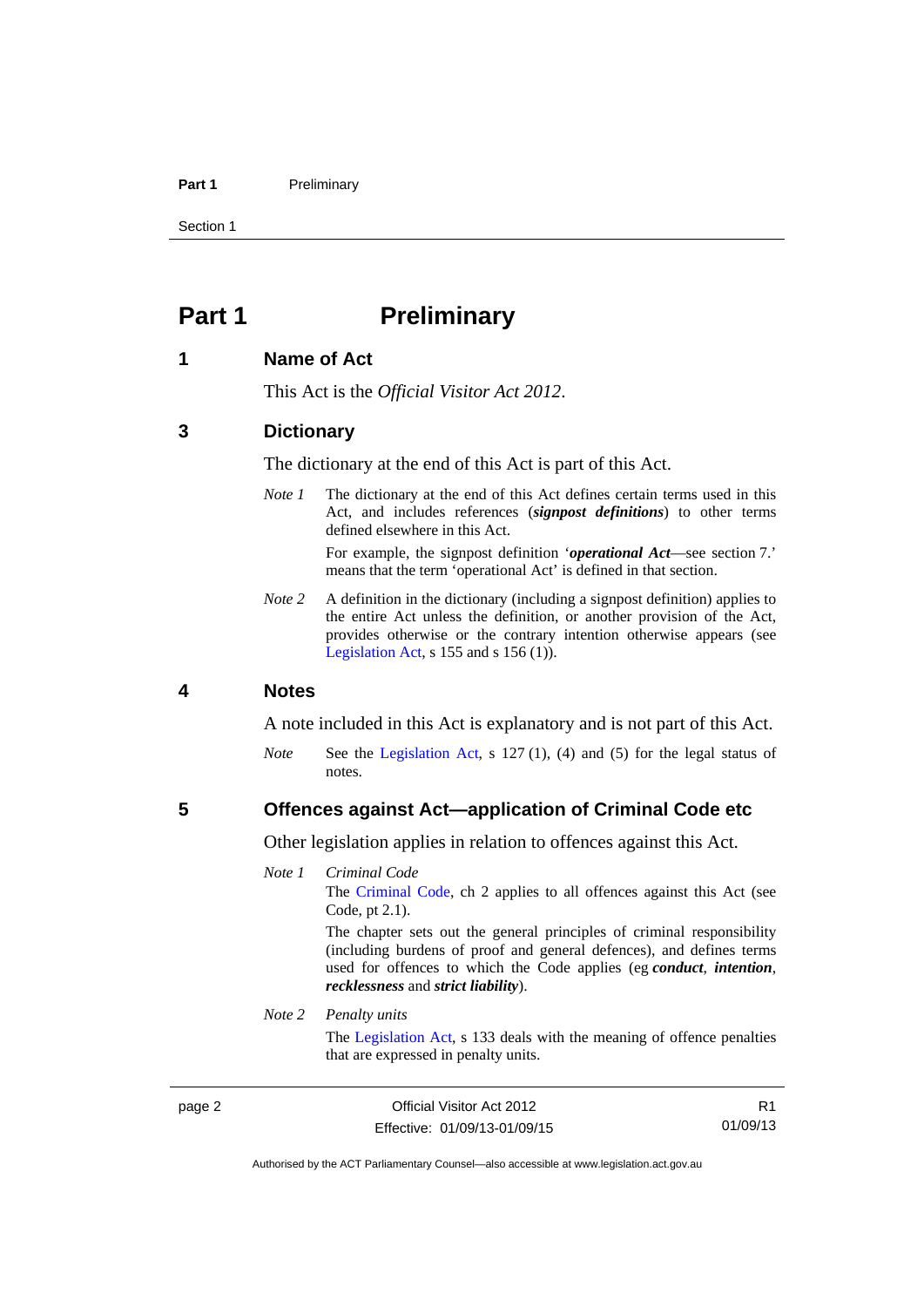## <span id="page-8-0"></span>**Part 2 Important concepts**

## <span id="page-8-1"></span>**6 What is an** *official visitor***?**

An *official visitor*, for an operational Act, means a person appointed under section 10 for the Act.

## <span id="page-8-2"></span>**7 What is an** *operational Act***?**

Each of the following is an *operational Act*:

- (a) the *[Children and Young People Act 2008](http://www.legislation.act.gov.au/a/2008-19)*;
- (b) the *[Corrections Management Act 2007](http://www.legislation.act.gov.au/a/2007-15)*;
- (c) the *[Disability Services Act 1991](http://www.legislation.act.gov.au/a/1991-98)*;
- (d) the *[Housing Assistance Act 2007](http://www.legislation.act.gov.au/a/2007-8)*;
- (e) the *[Mental Health \(Treatment and Care\) Act 1994](http://www.legislation.act.gov.au/a/1994-44)*.
- *Note* A reference to an Act includes a reference to the statutory instruments made or in force under the Act, including regulations (see [Legislation](http://www.legislation.act.gov.au/a/2001-14)  [Act](http://www.legislation.act.gov.au/a/2001-14), s 104).

## <span id="page-8-3"></span>**8 What is an** *entitled person***?**

An *entitled person*, for an operational Act, means an entitled person under the operational Act.

## <span id="page-8-4"></span>**9 What is a** *visitable place***?**

A *visitable place*, for an operational Act, means a visitable place under the operational Act.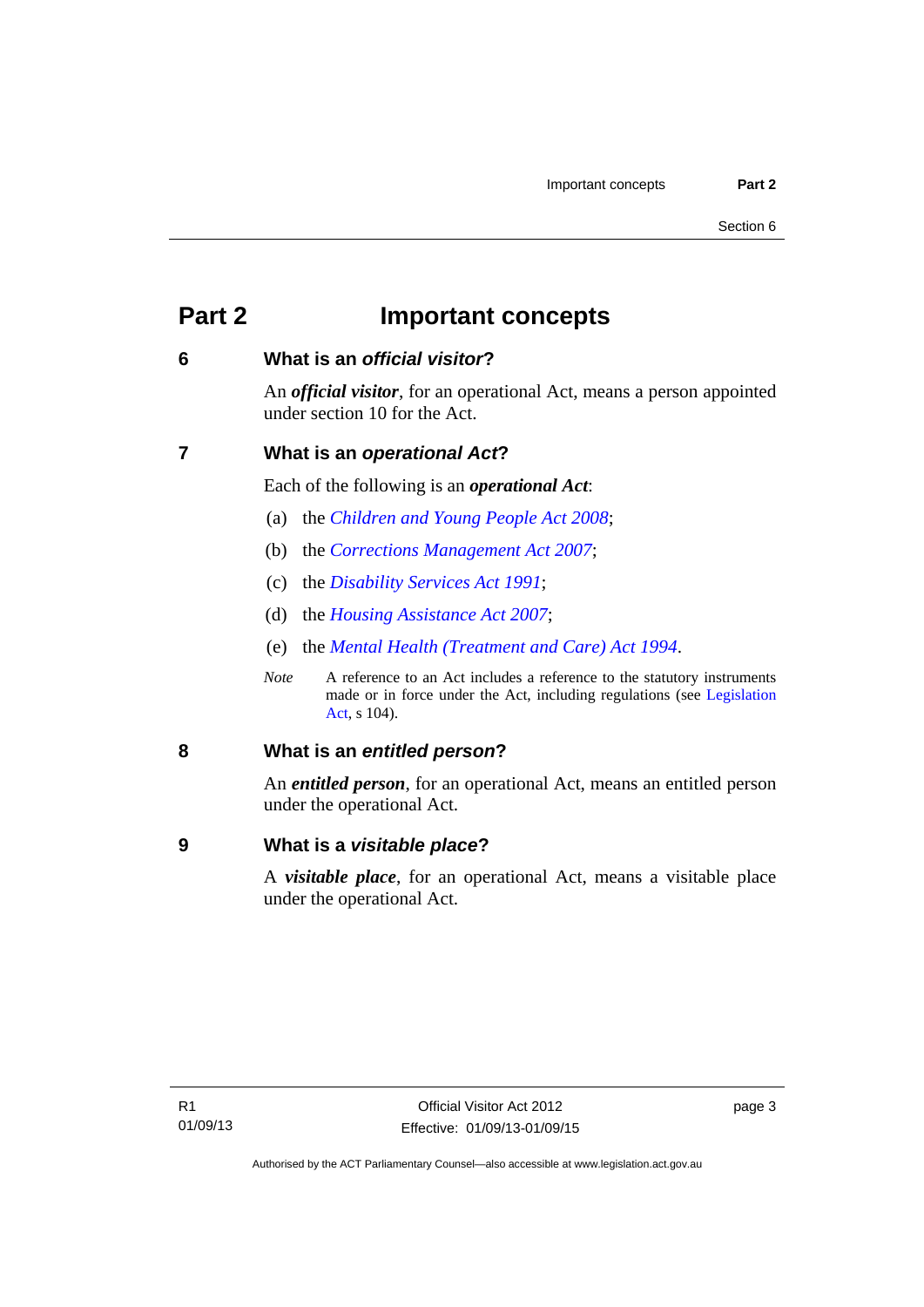Section 10

## <span id="page-9-0"></span>**Part 3 Appointment of official visitors**

#### <span id="page-9-1"></span>**10 Appointment**

- (1) The Minister must appoint the following:
	- (a) for the *[Children and Young People Act 2008](http://www.legislation.act.gov.au/a/2008-19)*—at least 2 official visitors, including one official visitor who is an Aboriginal or Torres Strait Islander person;
	- (b) for the *[Corrections Management Act 2007](http://www.legislation.act.gov.au/a/2007-15)*—at least 2 official visitors, including one official visitor who is an Aboriginal or Torres Strait Islander person;
	- (c) for the *[Disability Services Act 1991](http://www.legislation.act.gov.au/a/1991-98)*—at least 1 official visitor;
	- (d) for the *[Housing Assistance Act 2007](http://www.legislation.act.gov.au/a/2007-8)*—at least 1 official visitor;
	- (e) for the *[Mental Health \(Treatment and Care\) Act 1994](http://www.legislation.act.gov.au/a/1994-44)*—at least 1 official visitor.
- (2) The Minister may appoint a person as an official visitor for an operational Act only if—
	- (a) the Minister has consulted the operational Minister; and
	- (b) satisfied on reasonable grounds that the person has suitable qualifications or experience to exercise the functions of an official visitor for the operational Act.
- (3) However, the Minister must not appoint a person as an official visitor if the person—
	- (a) is a public employee; or
	- (b) has a relevant interest.
- (4) An operational Act may prescribe additional requirements for deciding whether or not to appoint a person as an official visitor for the operational Act.

Authorised by the ACT Parliamentary Counsel—also accessible at www.legislation.act.gov.au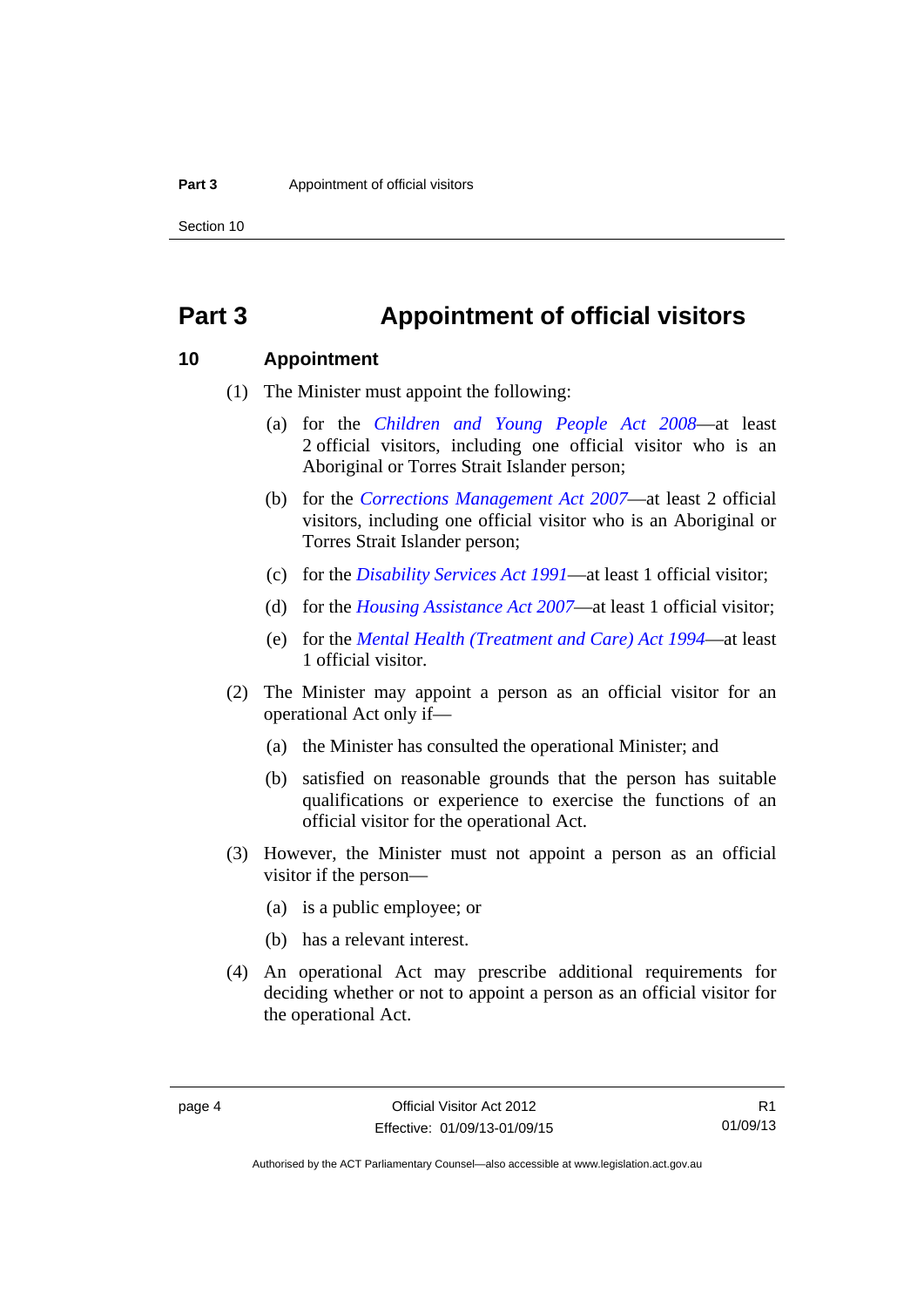(5) In this section:

#### *Aboriginal or Torres Strait Islander person* means a person who—

- (a) is a descendant of an Aboriginal person or Torres Strait Islander person; and
- (b) identifies as an Aboriginal person or Torres Strait Islander person; and
- (c) is accepted as an Aboriginal person or Torres Strait Islander person by an Aboriginal community or Torres Strait Islander community.

#### *relevant interest* means—

- (a) a direct interest in a contract with a visitable place or an entity providing services to the visitable place; or
- (b) a financial interest in a visitable place.

### <span id="page-10-0"></span>**11 Conditions of appointment**

- (1) An appointment as an official visitor must not be for longer than 3 years.
- (2) The conditions of appointment of an official visitor are the conditions agreed between the Minister and the person, subject to any determination under the *[Remuneration Tribunal Act 1995](http://www.legislation.act.gov.au/a/1995-55)*.
	- *Note 1* For the making of appointments (including acting appointments), see the [Legislation Act,](http://www.legislation.act.gov.au/a/2001-14) pt 19.3.
	- *Note 2* Certain Ministerial appointments require consultation with an Assembly committee and are disallowable (see [Legislation Act,](http://www.legislation.act.gov.au/a/2001-14) div 19.3.3).
	- *Note 3* A person may be reappointed to a position if the person is eligible to be appointed to the position (see [Legislation Act,](http://www.legislation.act.gov.au/a/2001-14) s 208 and dict, pt 1, def *appoint*).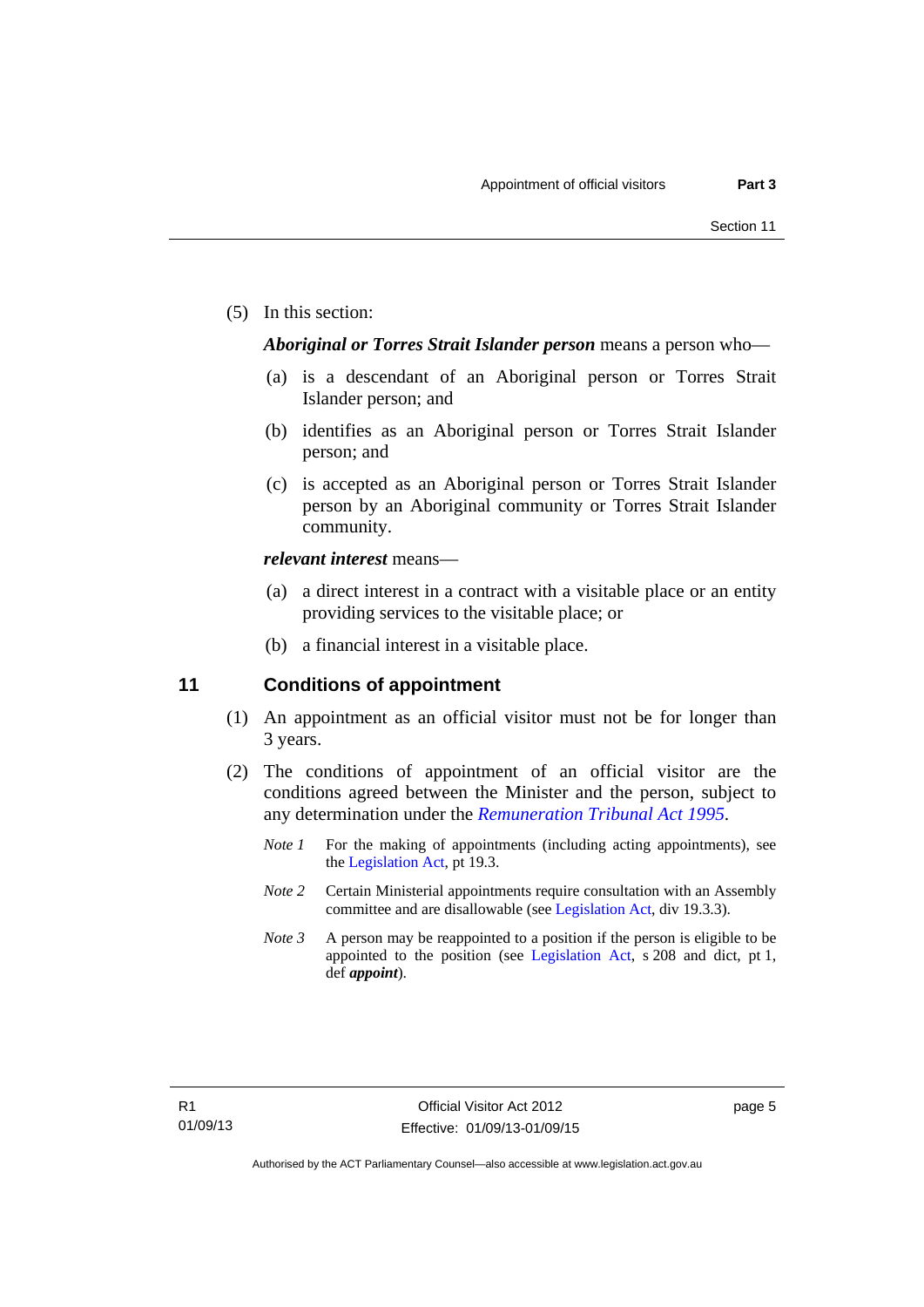Section 12

#### <span id="page-11-0"></span>**12 Ending appointment**

- (1) The Minister may end a person's appointment as an official visitor—
	- (a) for misbehaviour; or
	- (b) if the person—
		- (i) does not visit a visitable place as required under the visit and complaint guidelines made under section 23; and
		- (ii) continues to fail to visit the site as required for 4 consecutive weeks; or
	- (c) if an operational Act prescribes requirements that the person must satisfy to be appointed as an official visitor—if the person no longer satisfies the criteria.
- (2) The Minister must end the person's appointment as an official visitor—
	- (a) for physical or mental incapacity, if the incapacity substantially affects the exercise of the person's functions; or
	- (b) if the person fails to take all reasonable steps to avoid being placed in a position where a conflict of interest arises during the exercise of the person's functions.
- (3) A person's appointment as an official visitor ends, by force of this section, if the person becomes a public employee.
	- *Note* A person's appointment also ends if the person resigns (see Legislation [Act](http://www.legislation.act.gov.au/a/2001-14), s 210).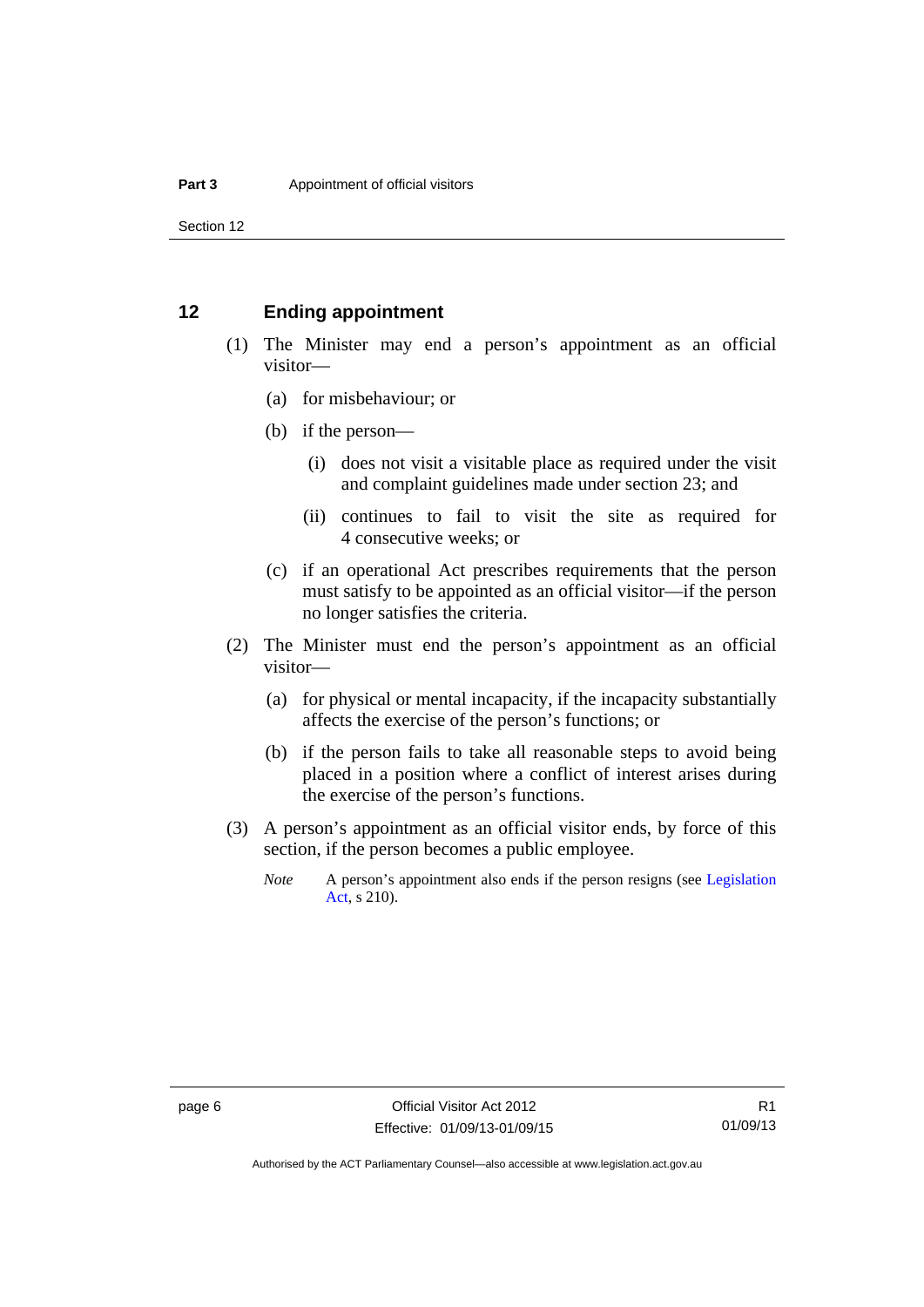## <span id="page-12-0"></span>**13 Handover of records by official visitors**

- (1) This section applies if a person's appointment as an official visitor ends.
- (2) The person must, not later than 7 days after the day the appointment ends, give any official visitor record held by the person to another official visitor.
- (3) In this section:

*official visitor record* held by a person, means—

- (a) a record made or received by the person because of the person's functions as an official visitor; or
- (b) information held by the person because of the person's functions as an official visitor.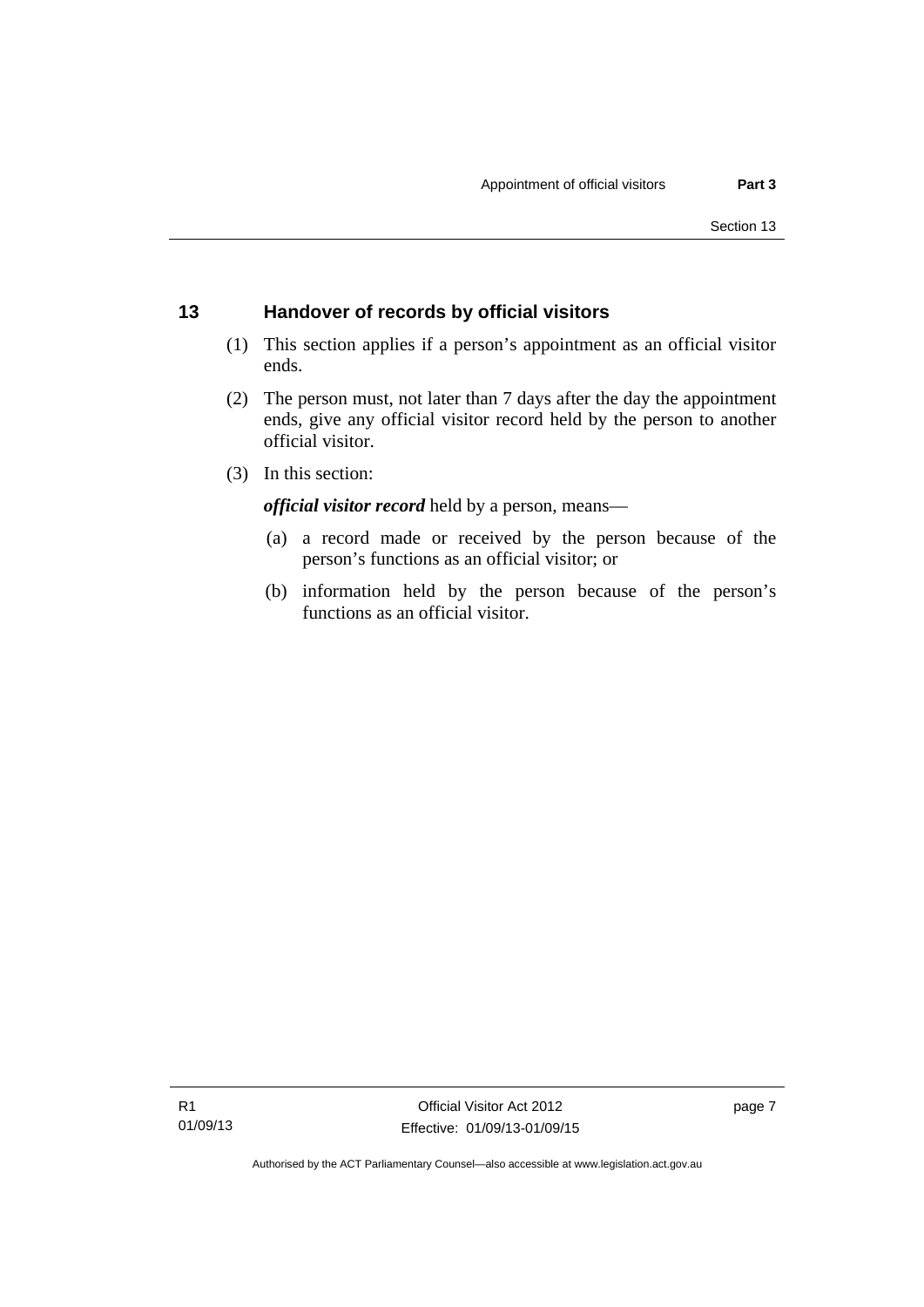Section 14

## <span id="page-13-0"></span>**Part 4 Functions of official visitors**

#### <span id="page-13-1"></span>**14 Functions**

- (1) An official visitor for an operational Act has the following functions:
	- (a) to visit visitable places for the operational Act;
	- (b) to report to the operational Minister under section 16 and section 17;
	- (c) to receive and consider complaints from entitled people, and others on their behalf;
	- (d) to be available to talk with entitled people and anyone else who has a concern about an entitled person or a visitable place;
	- (e) to exercise any other function given to an official visitor under this Act, an operational Act or another territory law.
- (2) An official visitor must, in exercising the official visitor's functions, deal with an entitled person with sensitivity, including in relation to the person's—
	- (a) gender; and
	- (b) religion or faith; and

Authorised by the ACT Parliamentary Counsel—also accessible at www.legislation.act.gov.au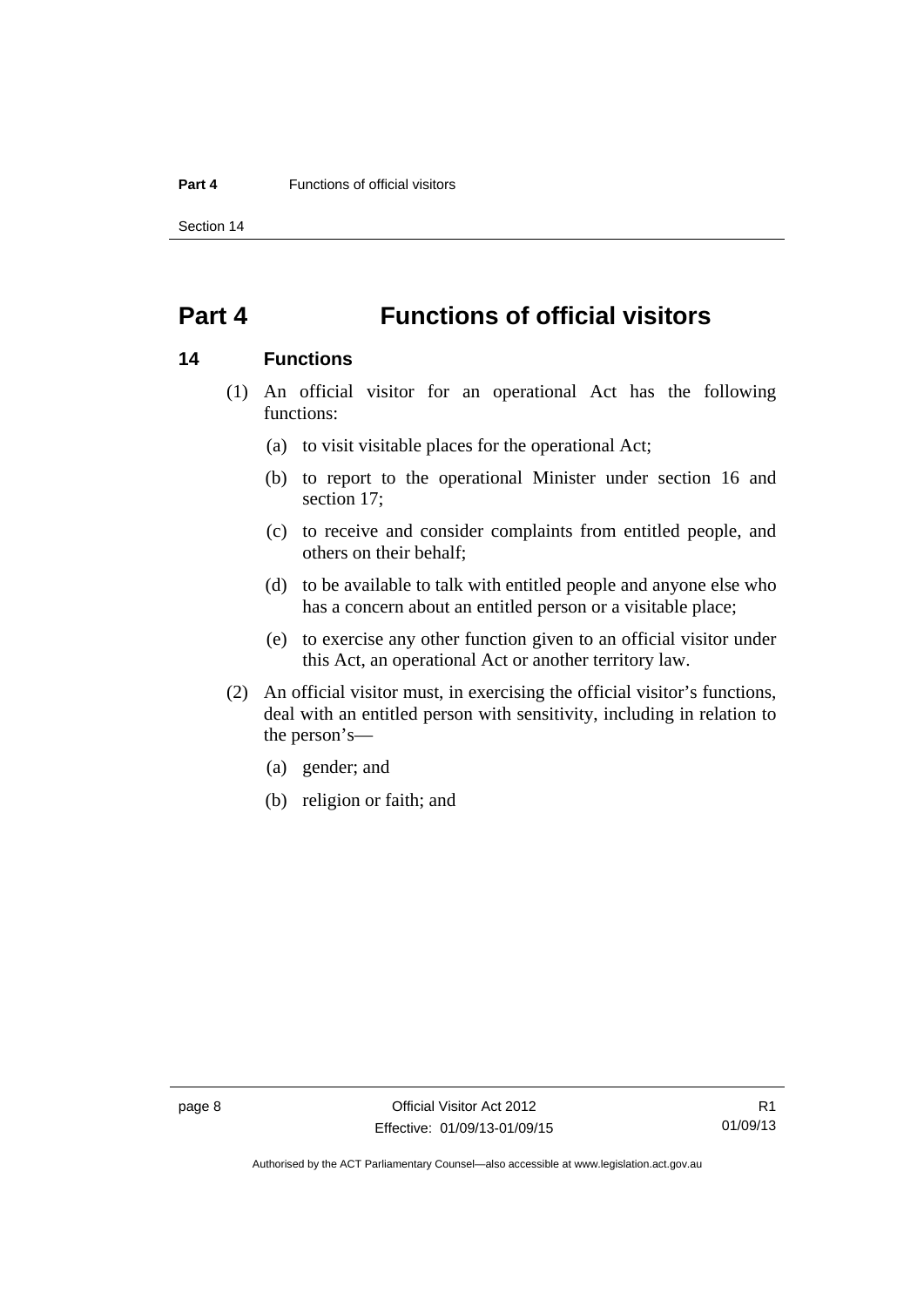(c) wishes about how the official visitor may visit a visitable place.

#### **Examples—par (c)**

- 1 an entitled person may not wish to meet with or talk to an official visitor
- 2 an entitled person may ask that the official visitor visit the visitable place only at certain times
- 3 an entitled person may ask that an official visitor not go into areas in a visitable place that the person considers to be private
- *Note* An example is part of the Act, is not exhaustive and may extend, but does not limit, the meaning of the provision in which it appears (see [Legislation Act,](http://www.legislation.act.gov.au/a/2001-14) s 126 and s 132).

#### <span id="page-14-0"></span>**15 Official visitor may enter visitable place**

 (1) An official visitor for an operational Act may, at any reasonable time, enter a visitable place for the operational Act following a complaint or at the official visitor's own initiative.

#### **Example—time that would not be reasonable**

a time that would hinder a search, or coincide with an escape attempt, at a visitable place

- *Note* An example is part of the Act, is not exhaustive and may extend, but does not limit, the meaning of the provision in which it appears (see [Legislation Act,](http://www.legislation.act.gov.au/a/2001-14) s 126 and s 132).
- (2) The official visitor may when at the visitable place inspect—
	- (a) any health record or any other record relating to an entitled person at the visitable place if the official visitor has the entitled person's—
		- (i) written consent; or
		- (ii) oral consent, if a written record of the consent is made by a person who heard the consent being given; and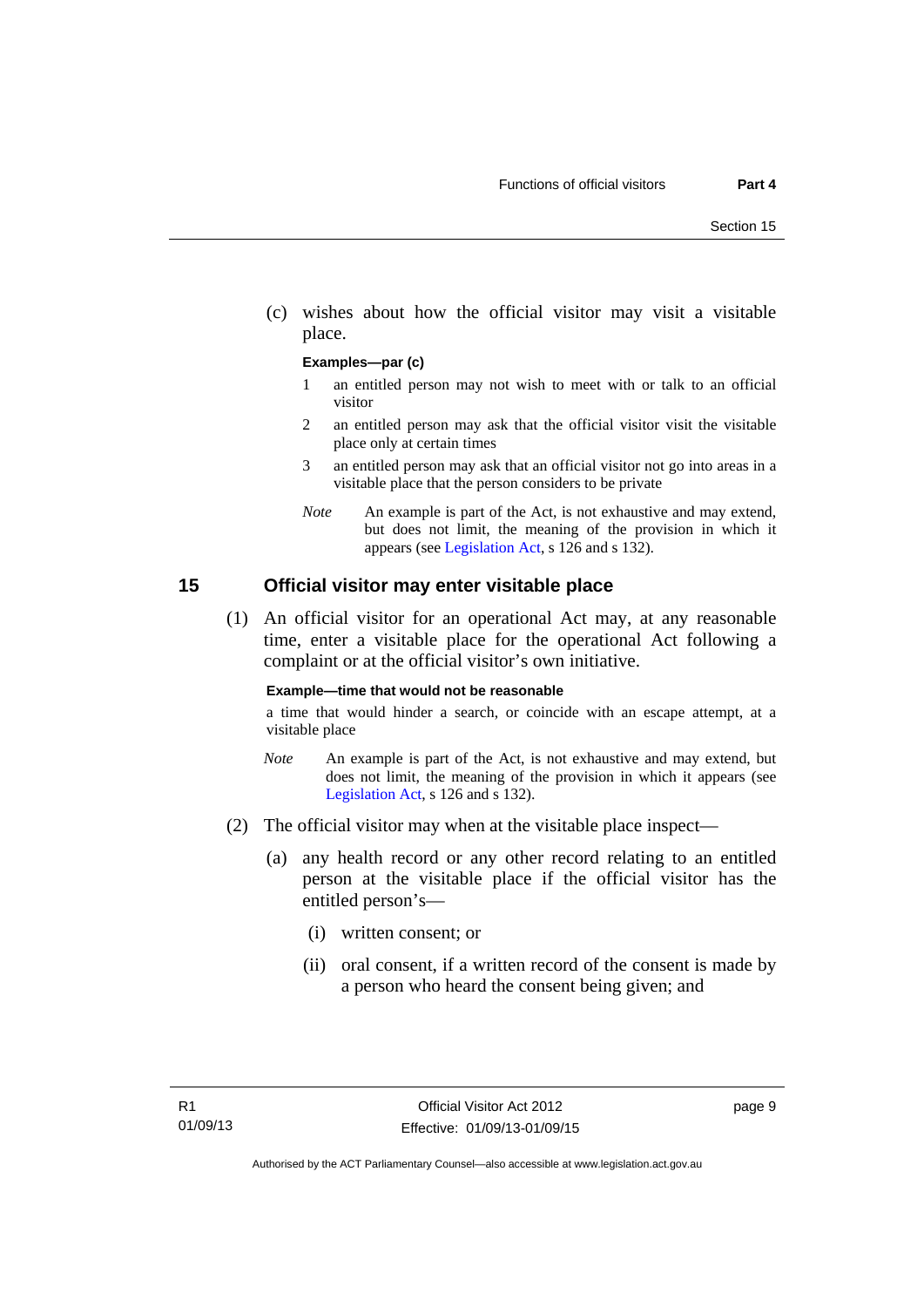#### **Part 4 Functions of official visitors**

Section 16

(b) any other record required to be kept under the operational Act.

**Examples—other record relating to an entitled person**  for an entitled person in a mental health facility—dietary plans, behavioural plans, records about seclusion or chemical restraint, day plans, lists of rostered carers

 (3) Without limiting subsection (1), the operational Act may prescribe minimum requirements for a visit by the official visitor to the visitable place.

### <span id="page-15-0"></span>**16 Official visitor must report non-compliant visitable places**

- (1) This section applies if an official visitor for an operational Act believes on reasonable grounds that any of the following is not in accordance with the operational Act:
	- (a) the care and other services provided to an entitled person at a visitable place for the operational Act;
	- (b) the living conditions and activities of an entitled person at the visitable place;
	- (c) if an entitled person for the operational Act is detained under that Act at the visitable place—the detention of the person at the place (including any aspect of the treatment, living conditions, work or activities of the detainee).
- (2) The official visitor—
	- (a) must report the belief to the operational Minister; and
	- (b) may report the belief to—
		- (i) the relevant director-general; and
		- (ii) the public advocate; and
		- (iii) the official visitors board.
- (3) An operational Act may prescribe other reporting requirements for the operational Act.

Authorised by the ACT Parliamentary Counsel—also accessible at www.legislation.act.gov.au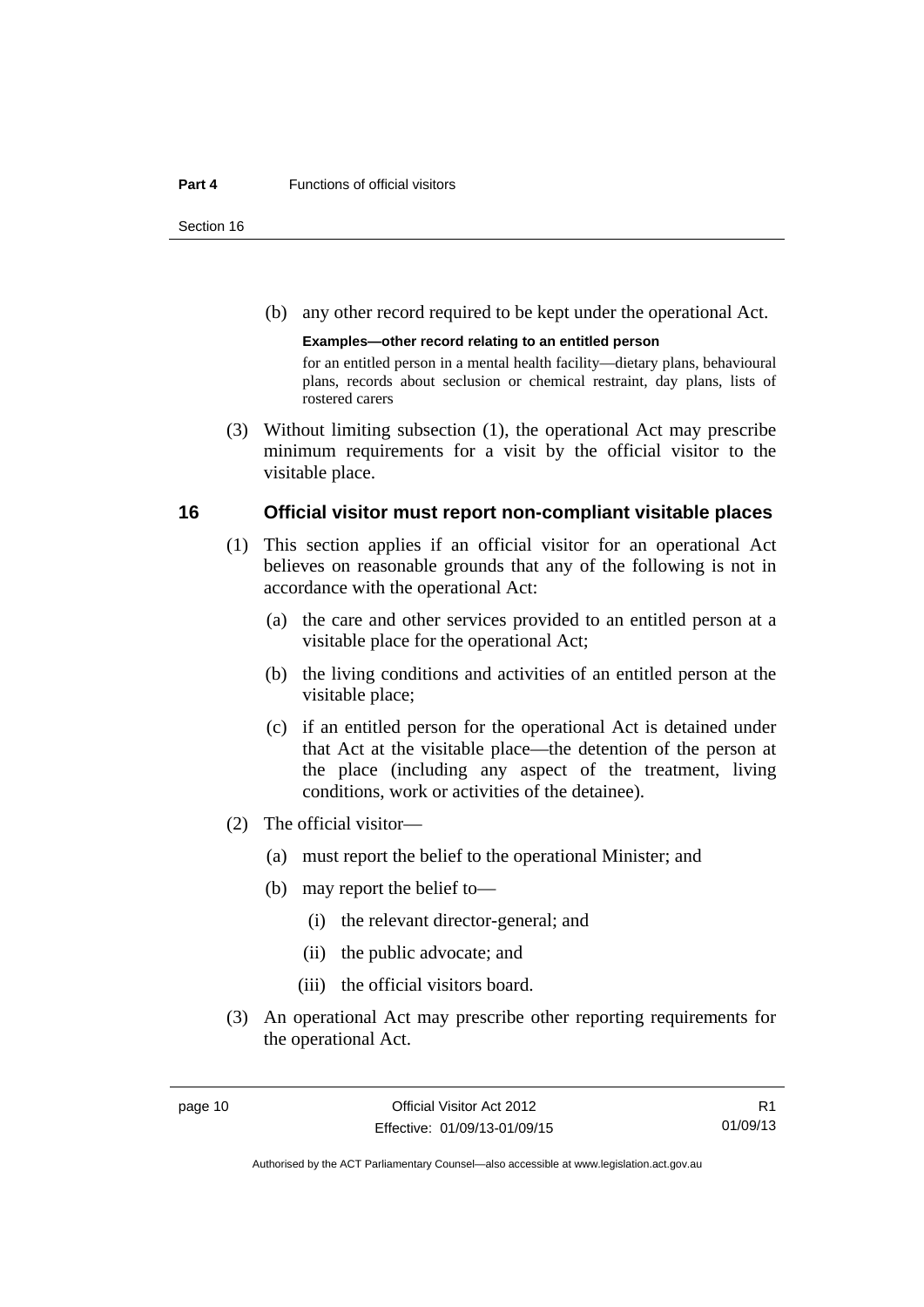## <span id="page-16-0"></span>**17 Reporting of complaints**

- (1) An official visitor for an operational Act must give the operational Minister, as soon as practicable after the end of each quarter, a written report for the quarter summarising—
	- (a) the number and kinds of complaints received by the official visitor; and
	- (b) the action taken on the complaints received; and
	- (c) the number and kinds of matters referred by the official visitor to an investigative entity.
	- *Note Quarter*—see the [Legislation Act,](http://www.legislation.act.gov.au/a/2001-14) dictionary, pt 1.
- (2) The official visitor may give a copy of the report to—
	- (a) the relevant director-general; and
	- (b) the public advocate; and
	- (c) the official visitors board.
- (3) The report may include comments by the official visitor about anything in relation to a complaint mentioned in the report.
- (4) For each financial year, the operational Minister must present a report of the information given to the Minister under subsection (1) to the Legislative Assembly within 6 sitting days after the end of the 3-month period after the end of the financial year.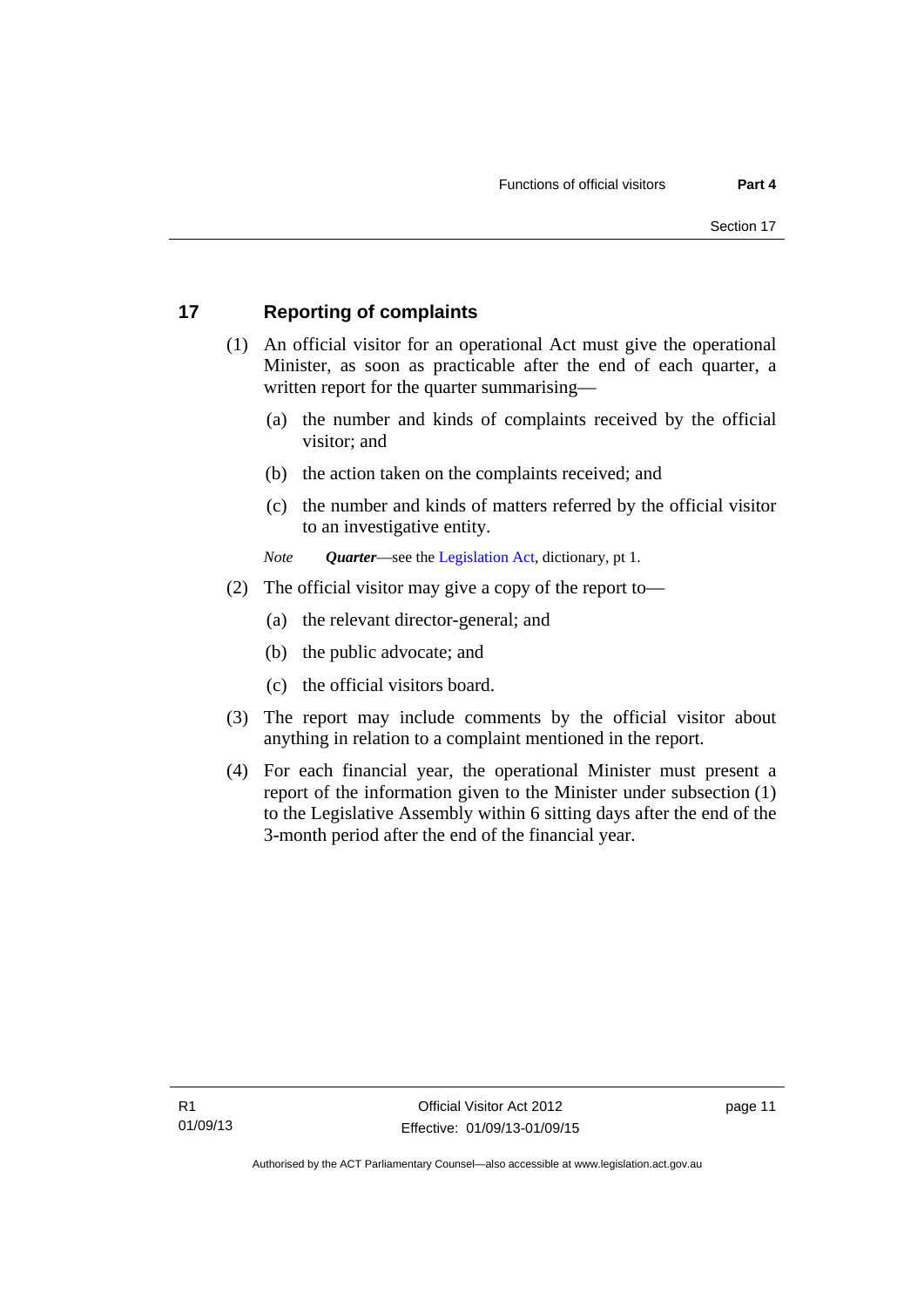Section 18

### <span id="page-17-0"></span>**18 Assistance to official visitors**

 (1) If asked by an official visitor (the *responsible official visitor*) for an operational Act, an official visitor for another operational Act may assist the responsible official visitor in the exercise of the responsible official visitor's functions.

#### **Example**

A young person with disability is detained in a youth correctional facility. An official visitor for the correctional facility asks an official visitor appointed under the *[Disability Services Act 1991](http://www.legislation.act.gov.au/a/1991-98)* to accompany her on a visit to the facility.

- *Note* An example is part of the Act, is not exhaustive and may extend, but does not limit, the meaning of the provision in which it appears (see [Legislation Act,](http://www.legislation.act.gov.au/a/2001-14) s 126 and s 132).
- (2) An operating entity for a visitable place for an operational Act must give an official visitor for the Act any reasonable assistance the official visitor asks for to exercise the official visitor's functions at the place.

#### **Examples**

- 1 giving access to documents and records relating to a complaint
- 2 answering reasonable questions about the facts of a complaint
- 3 giving reasonable access to facilities
- *Note* The [Legislation Act,](http://www.legislation.act.gov.au/a/2001-14) s 170 deals with the application of the privilege against self-incrimination.
- (3) An operating entity must not give an official visitor access to an entitled person's health record without the entitled person's consent.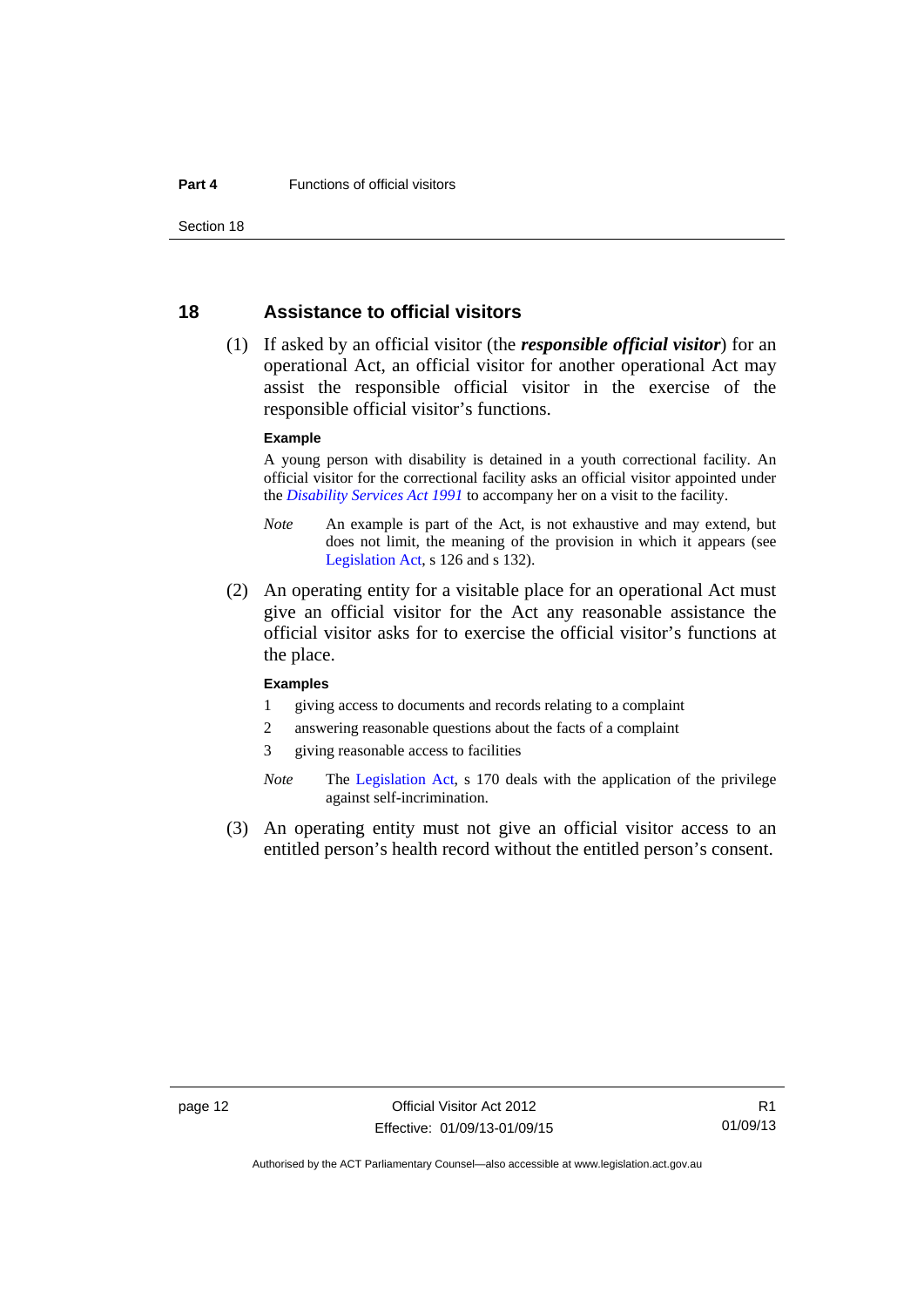#### <span id="page-18-0"></span>**19 Offences—failure to provide assistance etc**

- (1) A person in charge of an operating entity for a visitable place must not, without reasonable excuse—
	- (a) refuse or neglect to render assistance if asked by an official visitor under section 18; or
	- (b) fail to answer any question if asked by an official visitor in the exercise of the official visitor's functions.

Maximum penalty: 50 penalty units.

 (2) A person in charge of an operating entity for a visitable place must not, without reasonable excuse, obstruct or hinder an official visitor in the exercise of the official visitor's functions.

Maximum penalty: 50 penalty units, imprisonment for 6 months or both.

 (3) A person in charge of an operating entity for a visitable place must keep a record of each visit by an official visitor to the visitable place.

Maximum penalty: 5 penalty units.

*Note* If a form is approved under s 26 for a record, the form must be used.

(4) In this section:

*person in charge*, of an operating entity, means—

- (a) if the operating entity is the Territory—the relevant director-general; and
- (b) in any other case—the person in charge of the entity.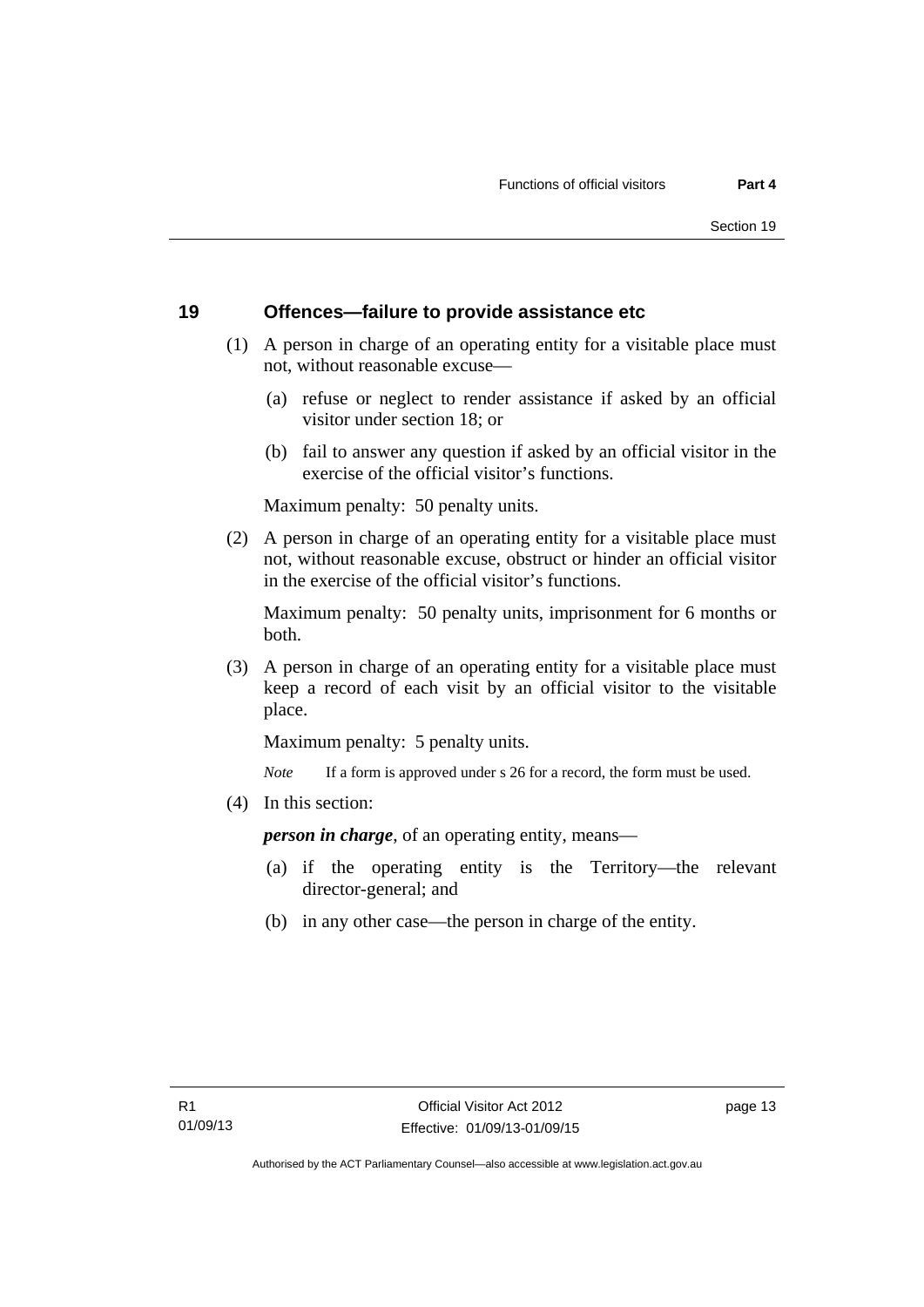#### **Part 5** Visits and complaints

Section 20

## <span id="page-19-0"></span>**Part 5 Visits and complaints**

## <span id="page-19-1"></span>**20 Operating entity must let entitled people know about official visitors**

An operating entity for a visitable place must tell an entitled person at the visitable place, or a person acting on the entitled person's behalf, about—

- (a) the functions of an official visitor; and
- (b) how the official visitor may be contacted.

#### <span id="page-19-2"></span>**21 Requests to meet official visitor**

- (1) This section applies if an entitled person for an operational Act tells the operating entity for a visitable place that the person wants to meet an official visitor for that Act.
- (2) The operating entity must ensure that an official visitor for an operational Act is told of the request as soon as practicable, but not later than 24 hours after the request is made.
- (3) An operating entity must not ask an entitled person, and the person need not explain to the operating entity, why the person wants to meet an official visitor.

## <span id="page-19-3"></span>**22 Complaints to official visitors**

- (1) An entitled person for an operational Act, or anyone else, may complain to an official visitor for that Act about any aspect of the person's accommodation including—
	- (a) the conditions of accommodation of an entitled person; or
	- (b) the care or services provided to an entitled person at a visitable place; or

Authorised by the ACT Parliamentary Counsel—also accessible at www.legislation.act.gov.au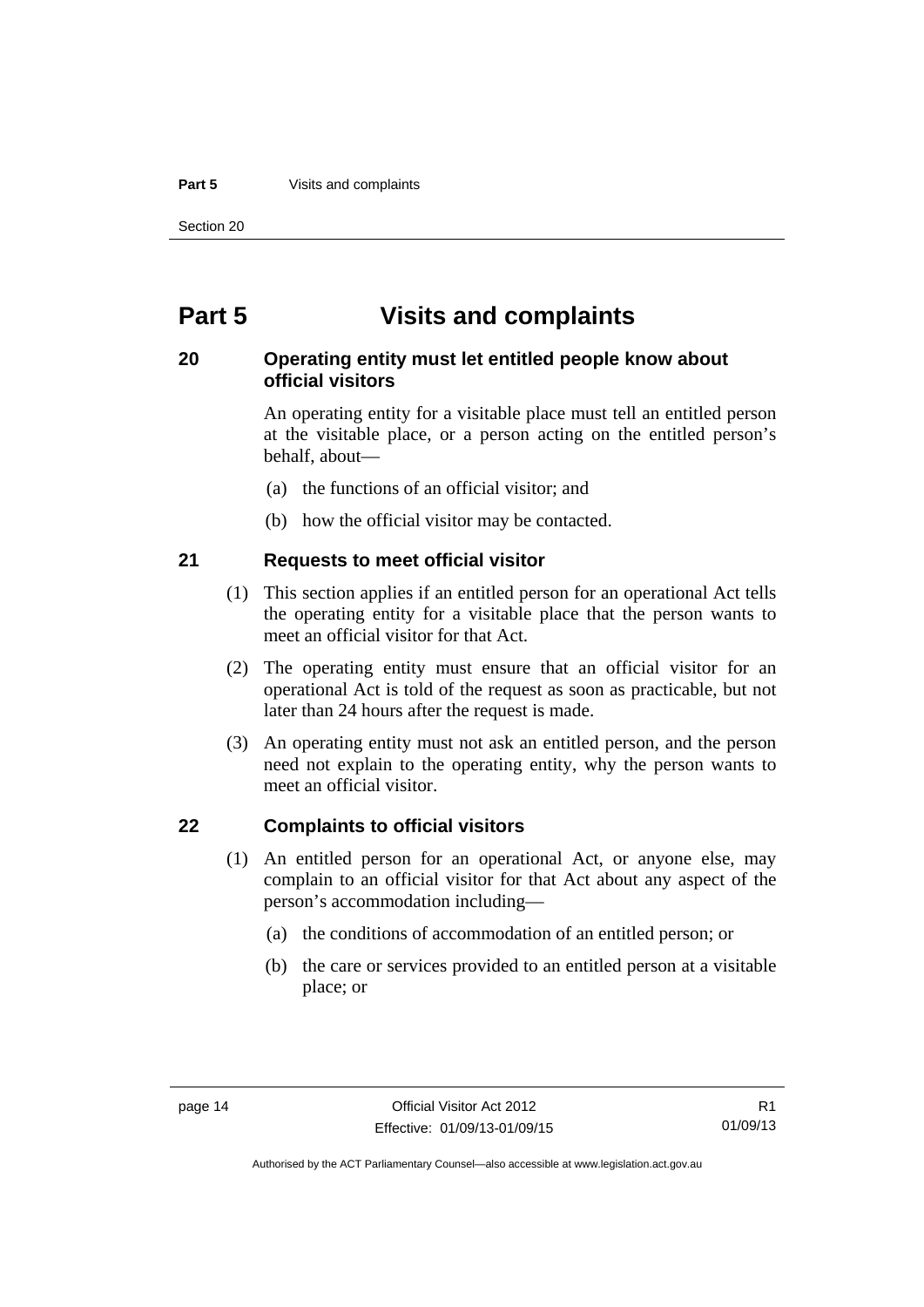- (c) the activities available to an entitled person at a visitable place; or
- (d) how a visitable place is conducted.
- (2) The entitled person may make the complaint to the official visitor personally or through someone else.
- (3) The entitled person may ask to make a complaint—
	- (a) to the official visitor with no-one else present; and
	- (b) to an official visitor of the same gender.
- (4) If the official visitor agrees that the complaint may be made with only the entitled person present, the operating entity must provide reasonably private facilities for the complaint to be made.
- (5) In this section:

*accommodation*, of an entitled person, includes, if an entitled person is detained or confined under an operational Act at a visitable place, the person's detention or confinement.

## <span id="page-20-0"></span>**23 Visit and complaint guidelines**

- (1) The Minister may, after consulting the operational Minister for an operational Act, make guidelines about—
	- (a) visits by an official visitor for the operational Act; and
	- (b) the handling of complaints, and referral of complaints to investigative entities, by an official visitor for the operational Act.
- (2) The guidelines must include a schedule that sets out—
	- (a) each visitable place that an official visitor must visit; and
	- (b) how often the official visitor must visit the place.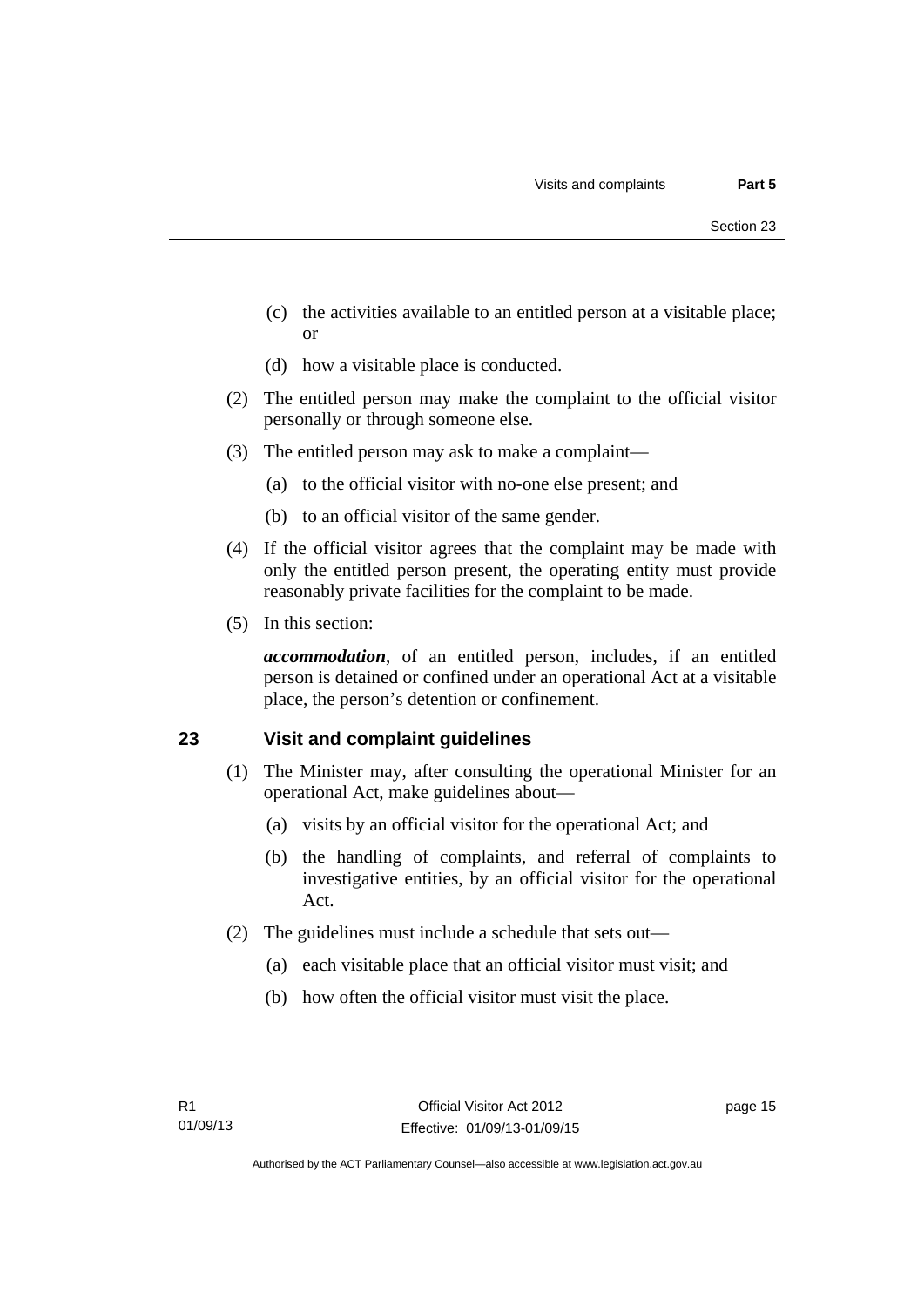#### **Part 5** Visits and complaints

Section 23

- (3) A guideline is a disallowable instrument.
	- *Note* A disallowable instrument must be notified, and presented to the Legislative Assembly, under the [Legislation Act.](http://www.legislation.act.gov.au/a/2001-14)

page 16 Official Visitor Act 2012 Effective: 01/09/13-01/09/15

R1 01/09/13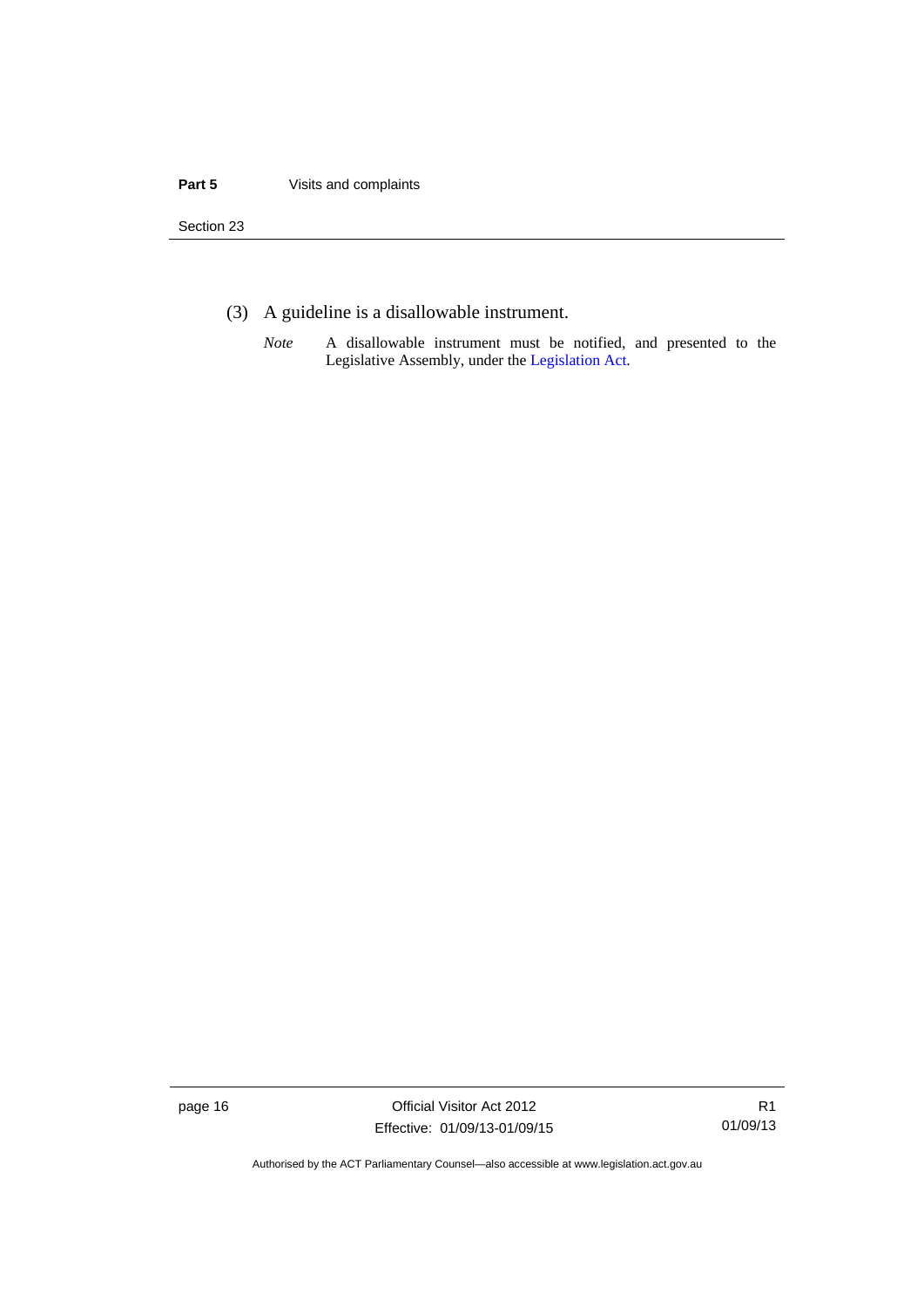## <span id="page-22-0"></span>**Part 5A Official visitors board**

## <span id="page-22-1"></span>**23A Establishment of official visitors board**

The official visitors board is established.

## <span id="page-22-2"></span>**23B Membership of official visitors board**

- (1) The official visitors board is made up of—
	- (a) the public trustee; and
	- (b) the public advocate; and
	- (c) at least 1 commissioner under the *[Human Rights Commission](http://www.legislation.act.gov.au/a/2005-40)  [Act 2005](http://www.legislation.act.gov.au/a/2005-40)* nominated by the commissioners under that Act; and
	- (d) 2 official visitors elected by the official visitors.
- (2) The chair of the board is the public trustee.
- (3) The Minister may determine procedures for subsection (1) (d).
- (4) A determination is a notifiable instrument.

*Note* A notifiable instrument must be notified under the [Legislation Act](http://www.legislation.act.gov.au/a/2001-14).

### <span id="page-22-3"></span>**23C Official visitors board functions**

The official visitors board has the following functions:

- (a) to arrange training for official visitors;
- (b) to facilitate interaction between official visitors;
	- *Note* An official visitor may ask an official visitor for another operational Act for assistance (see s 18 (1)).
- (c) to arrange for the provision of administrative assistance to official visitors;
- (d) to exercise any other function given to the board under this Act, an operational Act or another territory law.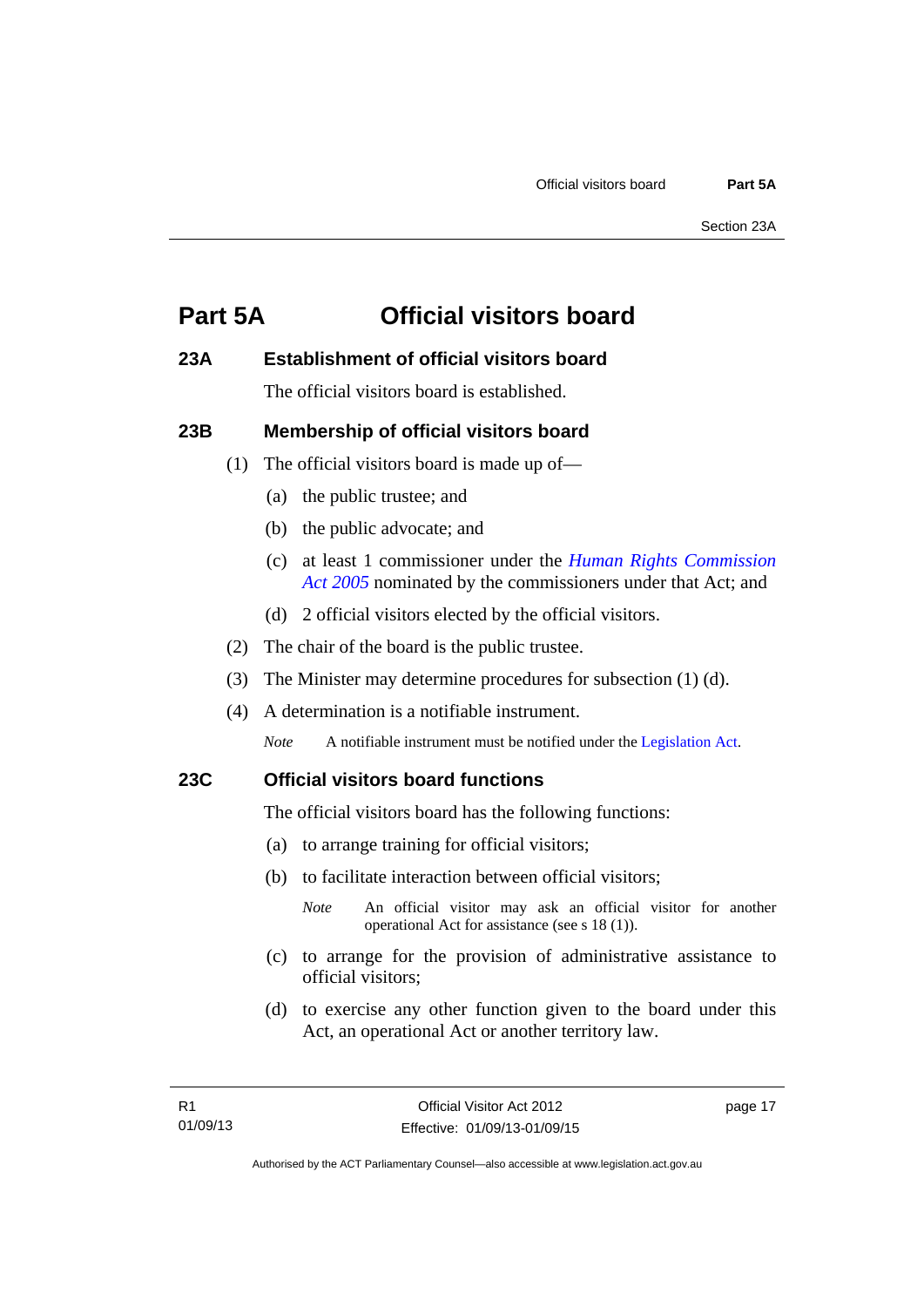#### **Part 5A** Official visitors board

Section 23D

#### <span id="page-23-0"></span>**23D Official visitors board procedure**

- (1) Meetings of the official visitors board are to be held when and where it decides.
- (2) However—
	- (a) the official visitors board must meet at least twice each year; and
	- (b) the public trustee may, by reasonable written notice given to the other official visitors board members, call a meeting.
- (3) The official visitors board may conduct its proceedings (including its meetings) as it considers appropriate.

page 18 Official Visitor Act 2012 Effective: 01/09/13-01/09/15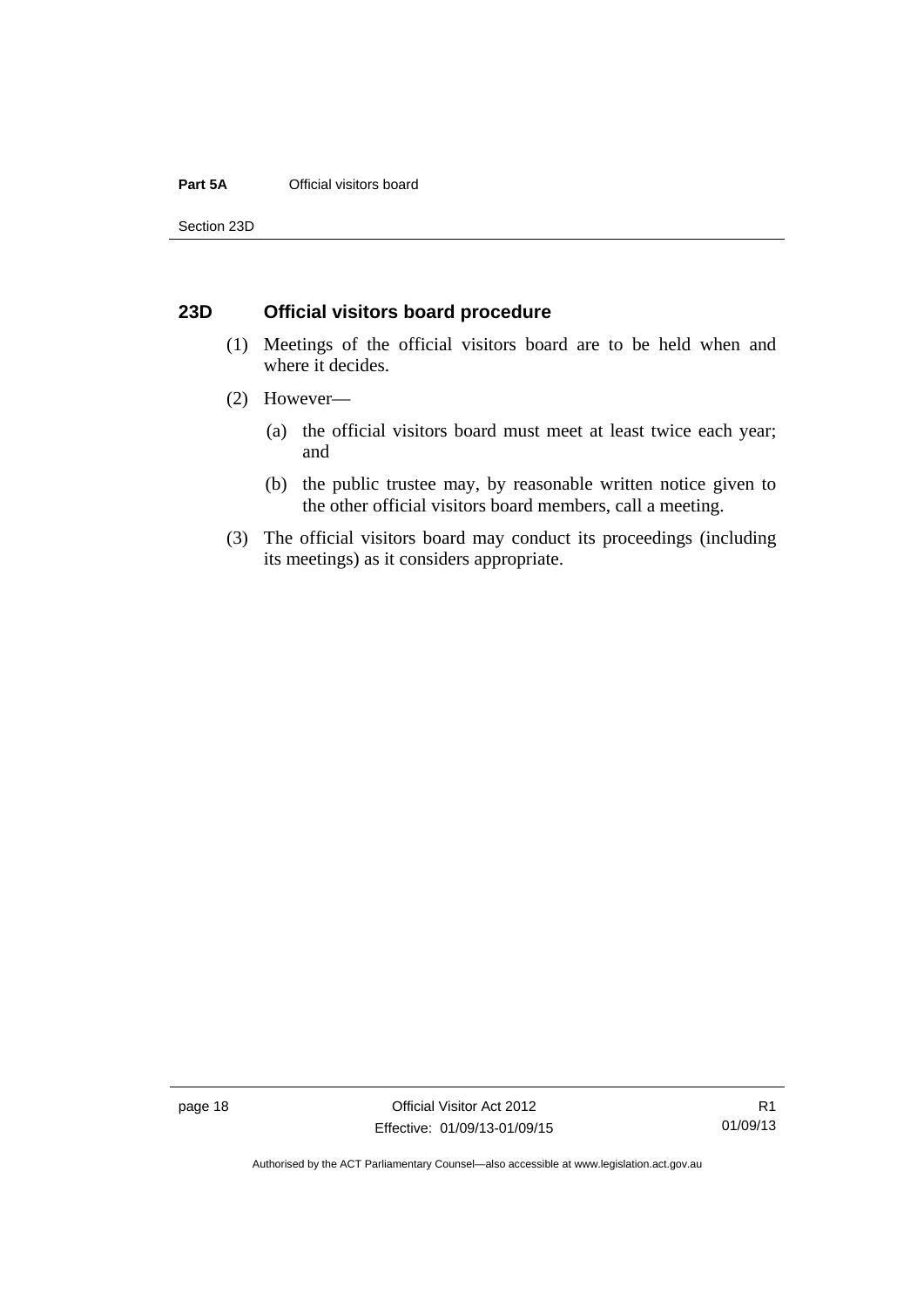## <span id="page-24-0"></span>**Part 6 Miscellaneous**

## <span id="page-24-1"></span>**24 Protection of officials from liability**

- (1) An official is not civilly liable for anything done or omitted to be done honestly and without recklessness—
	- (a) in the exercise of a function under this Act; or
	- (b) in the reasonable belief that the act or omission was in the exercise of a function under this Act.
- (2) Any civil liability that would, apart from subsection (1), attach to an official attaches instead to the Territory.
- (3) In this section:

*official* means—

- (a) an official visitor; or
- (b) an official visitors board member; or
- (c) a person authorised under this Act to do or not to do a thing.
- *Note* A reference to an Act includes a reference to the statutory instruments made or in force under the Act, including any regulation (see [Legislation Act,](http://www.legislation.act.gov.au/a/2001-14) s 104).

### <span id="page-24-2"></span>**25 Offences—use or divulge protected information**

- (1) A person to whom this section applies commits an offence if—
	- (a) the person uses information; and
	- (b) the information is protected information about someone else; and
	- (c) the person is reckless about whether the information is protected information about someone else.

Maximum penalty: 50 penalty units, imprisonment for 6 months or both.

page 19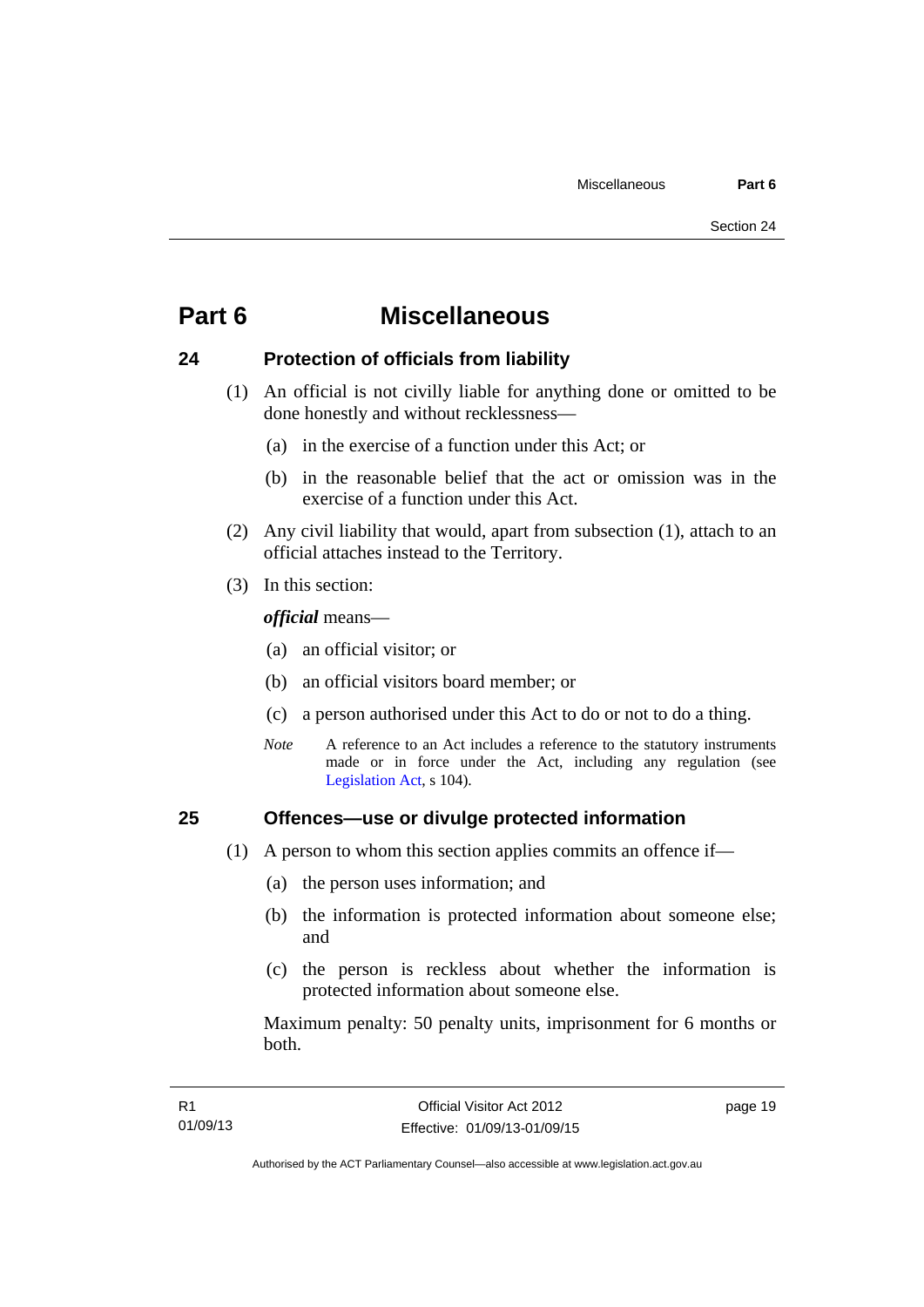Section 25

- (2) A person to whom this section applies commits an offence if—
	- (a) the person does something that divulges information; and
	- (b) the information is protected information about someone else; and
	- (c) the person is reckless about whether—
		- (i) the information is protected information about someone else; and
		- (ii) doing the thing would result in the information being divulged to someone else.

Maximum penalty: 50 penalty units, imprisonment for 6 months or both.

- (3) Subsections (1) and (2) do not apply if the information is used or divulged—
	- (a) under this Act or another territory law; or
	- (b) in relation to the exercise of a function, as a person to whom this section applies, under this Act or another territory law; or
	- (c) in a court proceeding.
- (4) Subsections (1) and (2) do not apply to the using or divulging of protected information about a person with the person's consent.
	- *Note* The defendant has an evidential burden in relation to the matters mentioned in ss (3) and (4) (see [Criminal Code](http://www.legislation.act.gov.au/a/2002-51), s 58).
- (5) A person to whom this section applies need not divulge protected information to a court, or produce a document containing protected information to a court, unless it is necessary to do so for this Act or another law applying in the territory.

R1 01/09/13

Authorised by the ACT Parliamentary Counsel—also accessible at www.legislation.act.gov.au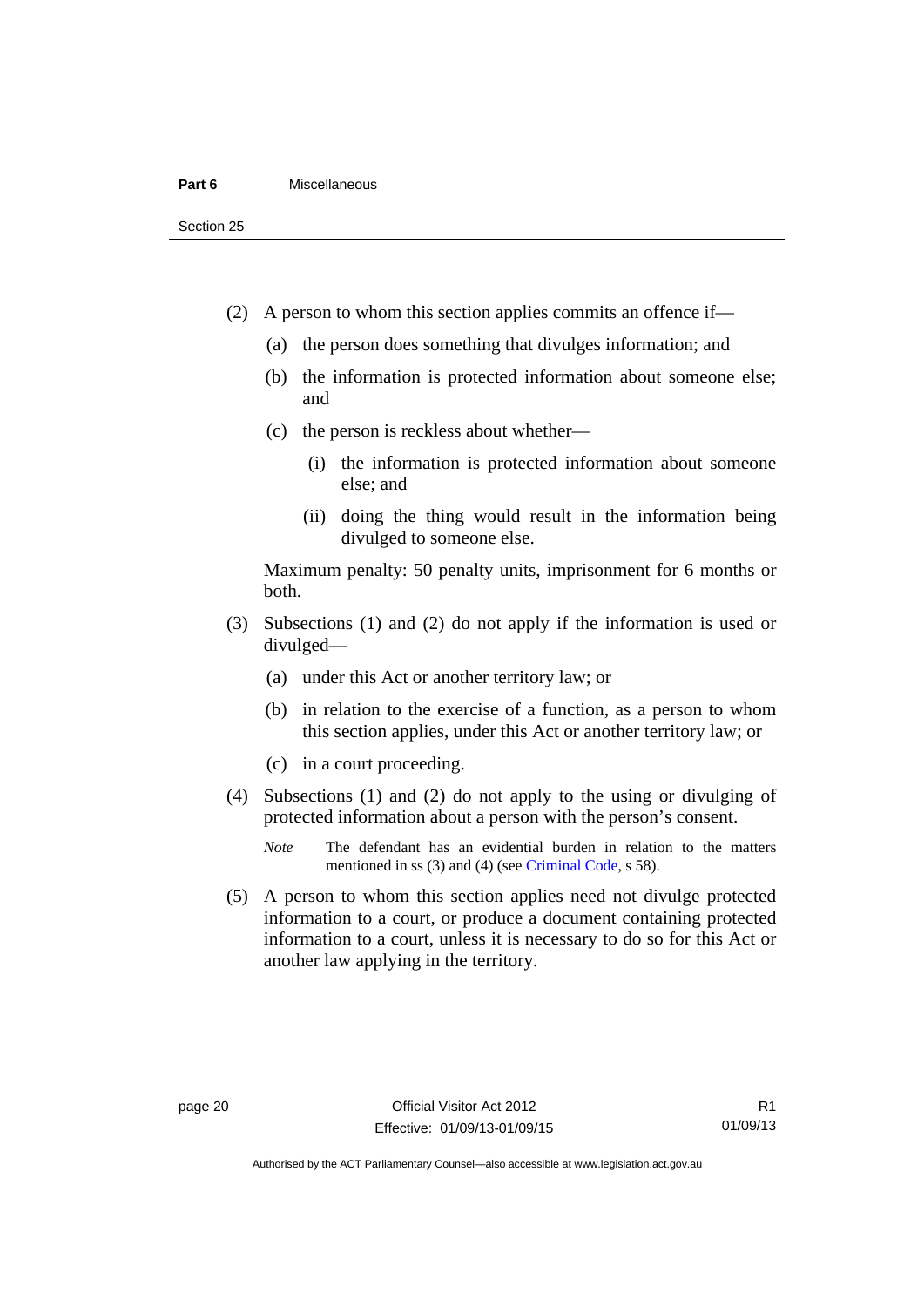(6) In this section:

*court* includes a tribunal, authority or person having power to require the production of documents or the answering of questions.

*divulge* includes—

- (a) communicate; or
- (b) publish.

#### *person to whom this section applies* means—

- (a) a person who is or has been an official visitor; or
- (b) anyone else who has exercised a function under this Act.

*produce* includes allow access to.

*protected information* means information about a person that is disclosed to, or obtained by, a person to whom this section applies because of the exercise of a function under this Act by the person or someone else.

*use information* includes make a record of the information.

#### <span id="page-26-0"></span>**26 Approved forms**

- (1) The Minister may, in writing, approve forms for this Act.
- (2) If the Minister approves a form for a particular purpose, the approved form must be used for that purpose.

*Note* For other provisions about forms, see the [Legislation Act,](http://www.legislation.act.gov.au/a/2001-14) s 255.

(3) An approved form is a notifiable instrument.

*Note* A notifiable instrument must be notified under the [Legislation Act](http://www.legislation.act.gov.au/a/2001-14).

<span id="page-26-1"></span>**27 Regulation-making power** 

The Executive may make regulations for this Act.

*Note* A regulation must be notified, and presented to the Legislative Assembly, under the [Legislation Act](http://www.legislation.act.gov.au/a/2001-14).

| R1       |
|----------|
| 01/09/13 |

page 21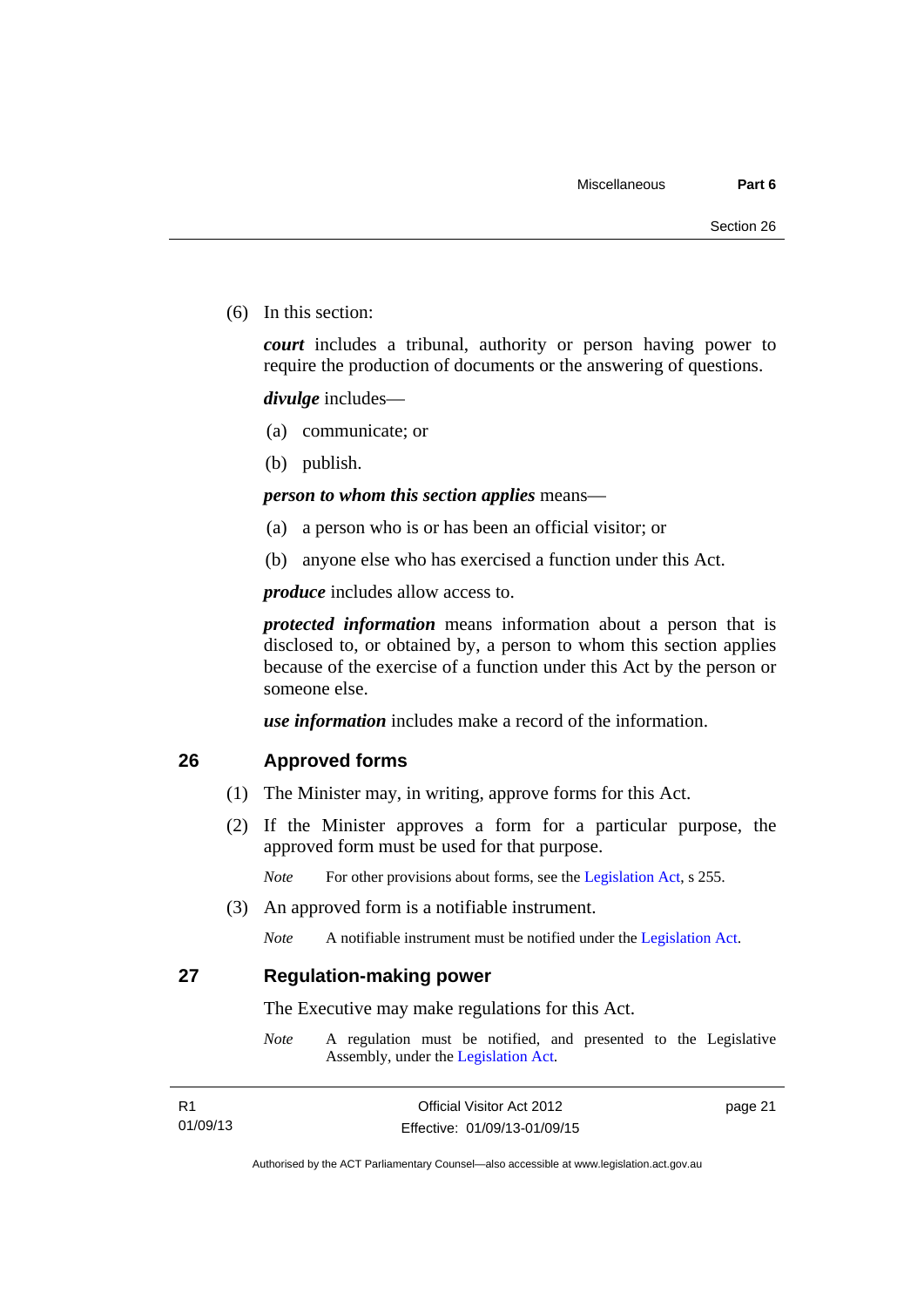#### **Part 10** Transitional

Section 50

## <span id="page-27-0"></span>**Part 10 Transitional**

## <span id="page-27-1"></span>**50 Definitions—pt 10**

In this part:

*commencement day* means the day this Act commences.

*operational Act* means the following:

- (a) the *[Children and Young People Act 2008](http://www.legislation.act.gov.au/a/2008-19)*;
- (b) the *[Corrections Management Act 2007](http://www.legislation.act.gov.au/a/2007-15)*;
- (c) the *[Mental Health \(Treatment and Care\) Act 1994](http://www.legislation.act.gov.au/a/1994-44)*.

### <span id="page-27-2"></span>**51 Unfinished complaints to official visitors**

- (1) This section applies if—
	- (a) before the commencement day, an entitled person makes a complaint to the official visitor under an operational Act; and
	- (b) immediately before the commencement day, the investigation of the complaint had not been finalised or otherwise fully dealt with.
- (2) The complaint is taken to be a complaint made by the entitled person under this Act, section 22 (Complaints to official visitors).

#### <span id="page-27-3"></span>**52 Existing appointments**

- (1) This section applies to a person—
	- (a) appointed as an official visitor under an operational Act; and
	- (b) who was an official visitor immediately before the commencement day.
- (2) The person is taken to have been appointed as an official visitor for the operational Act under this Act, section 10.

R1 01/09/13

Authorised by the ACT Parliamentary Counsel—also accessible at www.legislation.act.gov.au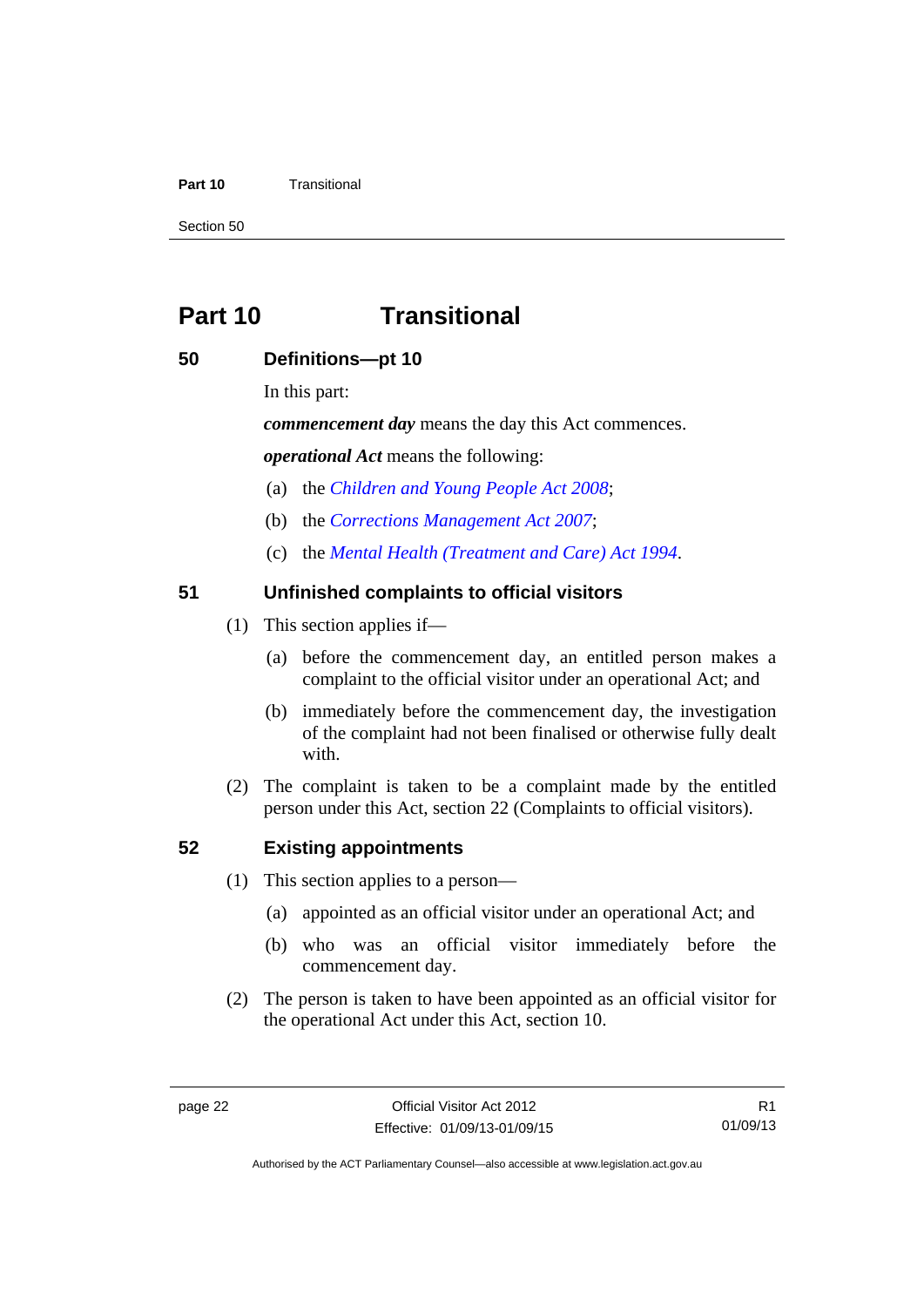### <span id="page-28-0"></span>**53 Transitional regulations**

A regulation may prescribe transitional matters necessary or convenient to be prescribed because of the enactment of this Act.

## <span id="page-28-1"></span>**54 Expiry—pt 10**

This part expires 2 years after the day it commences.

*Note* Transitional provisions are kept in the Act for a limited time. A transitional provision is repealed on its expiry but continues to have effect after its repeal (see [Legislation Act,](http://www.legislation.act.gov.au/a/2001-14) s 88).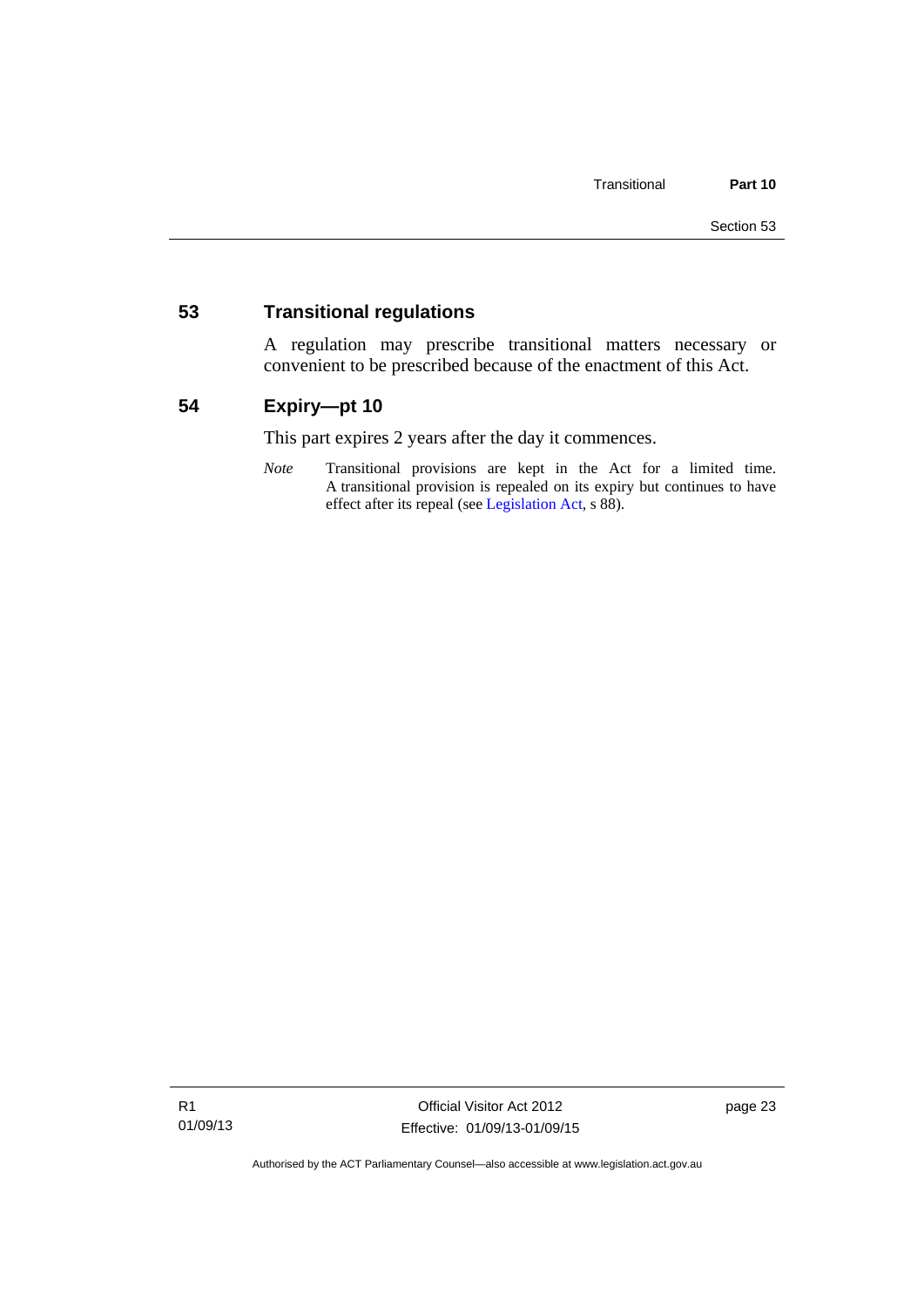**Dictionary** 

## <span id="page-29-0"></span>**Dictionary**

(see s 3)

*Note 1* The [Legislation Act](http://www.legislation.act.gov.au/a/2001-14) contains definitions and other provisions relevant to this Act.

*Note 2* For example, the [Legislation Act,](http://www.legislation.act.gov.au/a/2001-14) dict, pt 1 defines the following terms:

- appoint
- director-general (see s 163)
- exercise
- function
- Minister (see s 162)
- public advocate
- public trustee.

*entitled person*, for an operational Act—see section 8.

*health record*—see the *[Health Records \(Privacy and Access\)](http://www.legislation.act.gov.au/a/1997-125)  [Act 1997](http://www.legislation.act.gov.au/a/1997-125)*, dictionary.

*investigative entity* means an entity with power to require the production of documents or the answering of questions including, for example, the chief police officer, the human rights commission, the public advocate and the ombudsman.

*Note* An example is part of the Act, is not exhaustive and may extend, but does not limit, the meaning of the provision in which it appears (see [Legislation Act,](http://www.legislation.act.gov.au/a/2001-14) s 126 and s 132).

*official visitor*, for an operational Act—see section 6.

*official visitors board* means the official visitors board established under section 23A.

*operating entity*, for a visitable place, means—

- (a) if the Territory operates the place—the relevant director-general; or
- (b) in any other case—the entity that operates the place.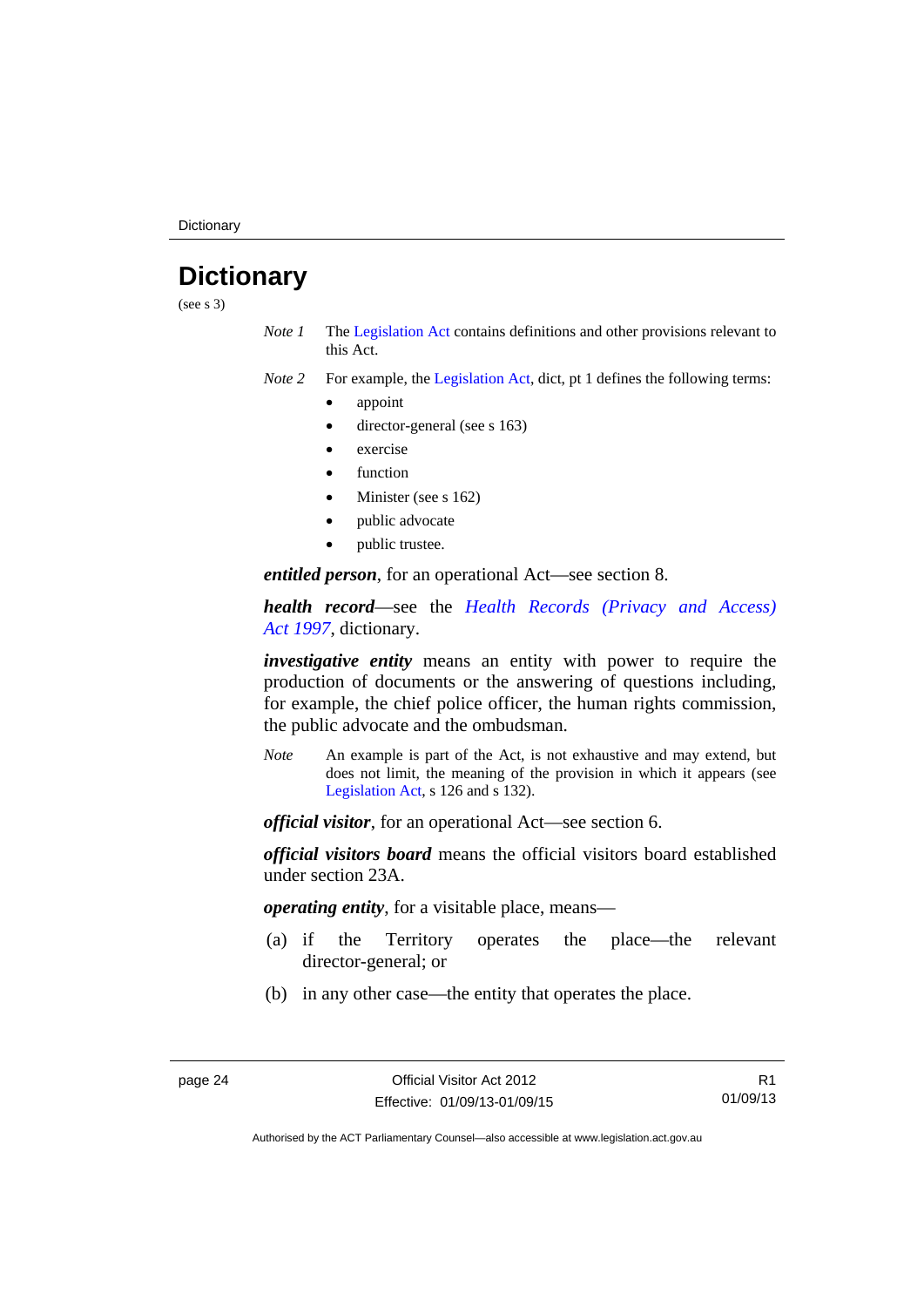*operational Act*—see section 7.

*operational Minister*, for an operational Act, means the Minister responsible for the operational Act.

*relevant director-general*, for an operational Act, means the director-general of the administrative unit responsible for the administration of the operational Act.

*visitable place*, for an operational Act—see section 9.

R1 01/09/13

Official Visitor Act 2012 Effective: 01/09/13-01/09/15 page 25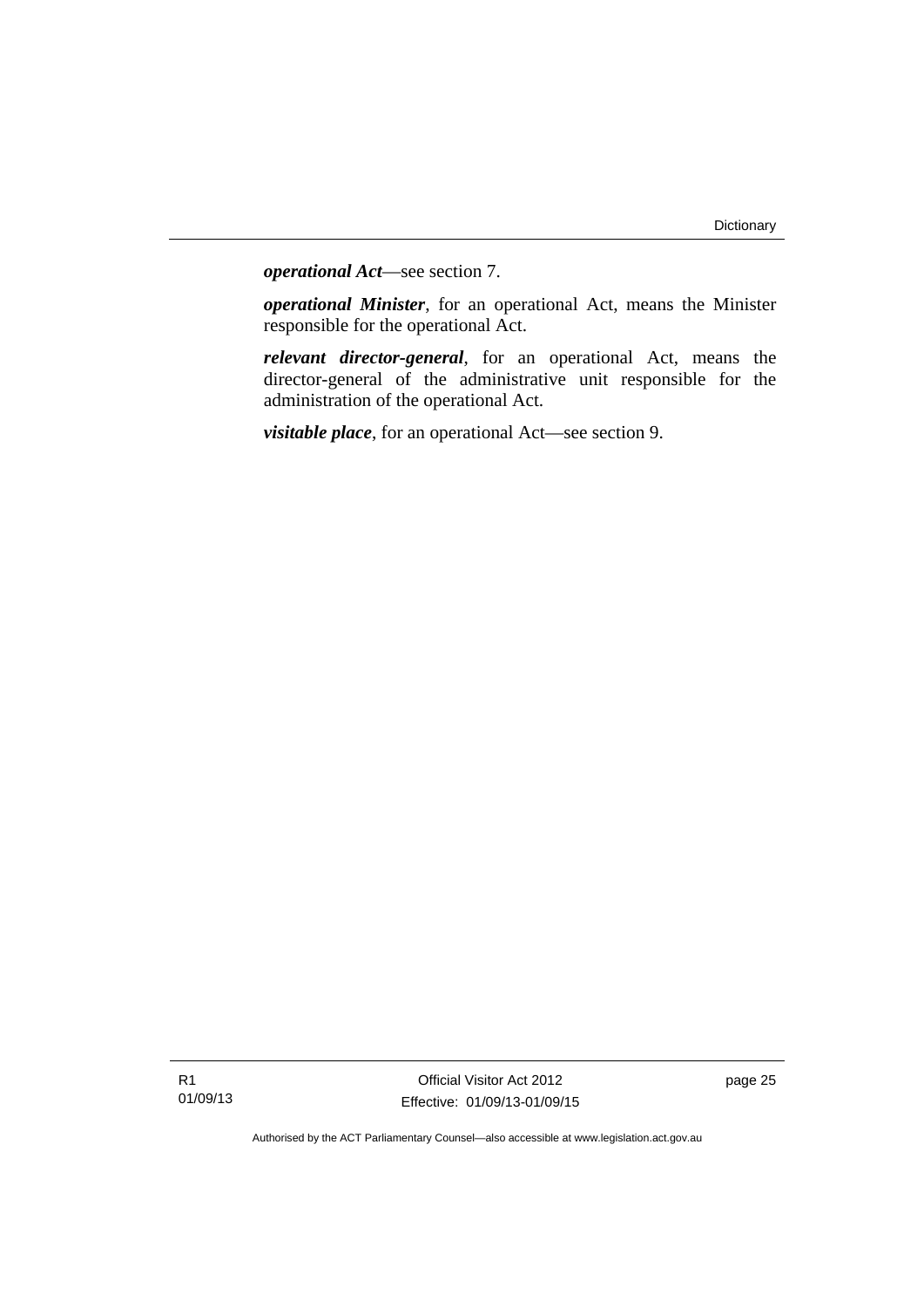1 About the endnotes

## <span id="page-31-0"></span>**Endnotes**

### **1 About the endnotes**

Amending and modifying laws are annotated in the legislation history and the amendment history. Current modifications are not included in the republished law but are set out in the endnotes.

Not all editorial amendments made under the *[Legislation Act 2001](http://www.legislation.act.gov.au/a/2001-14)*, part 11.3 are annotated in the amendment history. Full details of any amendments can be obtained from the Parliamentary Counsel's Office.

Uncommenced amending laws are not included in the republished law. The details of these laws are underlined in the legislation history. Uncommenced expiries are underlined in the legislation history and amendment history.

If all the provisions of the law have been renumbered, a table of renumbered provisions gives details of previous and current numbering.

The endnotes also include a table of earlier republications.

| $A = Act$                                    | NI = Notifiable instrument                  |
|----------------------------------------------|---------------------------------------------|
| $AF =$ Approved form                         | $o = order$                                 |
| $am = amended$                               | $om = omitted/repealed$                     |
| $amdt = amendment$                           | $ord = ordinance$                           |
| $AR = Assembly resolution$                   | $orig = original$                           |
| $ch = chapter$                               | $par = paragraph/subparagraph$              |
| $CN =$ Commencement notice                   | $pres = present$                            |
| $def = definition$                           | $prev = previous$                           |
| $DI = Disallowable instrument$               | $(\text{prev}) = \text{previously}$         |
| $dict = dictionary$                          | $pt = part$                                 |
| $disallowed = disallowed by the Legislative$ | $r = rule/subrule$                          |
| Assembly                                     | $reloc = relocated$                         |
| $div = division$                             | $renum = renumbered$                        |
| $exp = expires/expired$                      | $R[X]$ = Republication No                   |
| $Gaz = gazette$                              | $RI = reissue$                              |
| $hdg = heading$                              | $s = section/subsection$                    |
| $IA = Interpretation Act 1967$               | $sch = schedule$                            |
| ins = inserted/added                         | $sdiv = subdivision$                        |
| $LA =$ Legislation Act 2001                  | $SL = Subordinate$ law                      |
| $LR =$ legislation register                  | $sub =$ substituted                         |
| LRA = Legislation (Republication) Act 1996   | underlining $=$ whole or part not commenced |
| $mod = modified/modification$                | or to be expired                            |

#### <span id="page-31-2"></span>**2 Abbreviation key**

page 26 Official Visitor Act 2012 Effective: 01/09/13-01/09/15

R1 01/09/13

<span id="page-31-1"></span>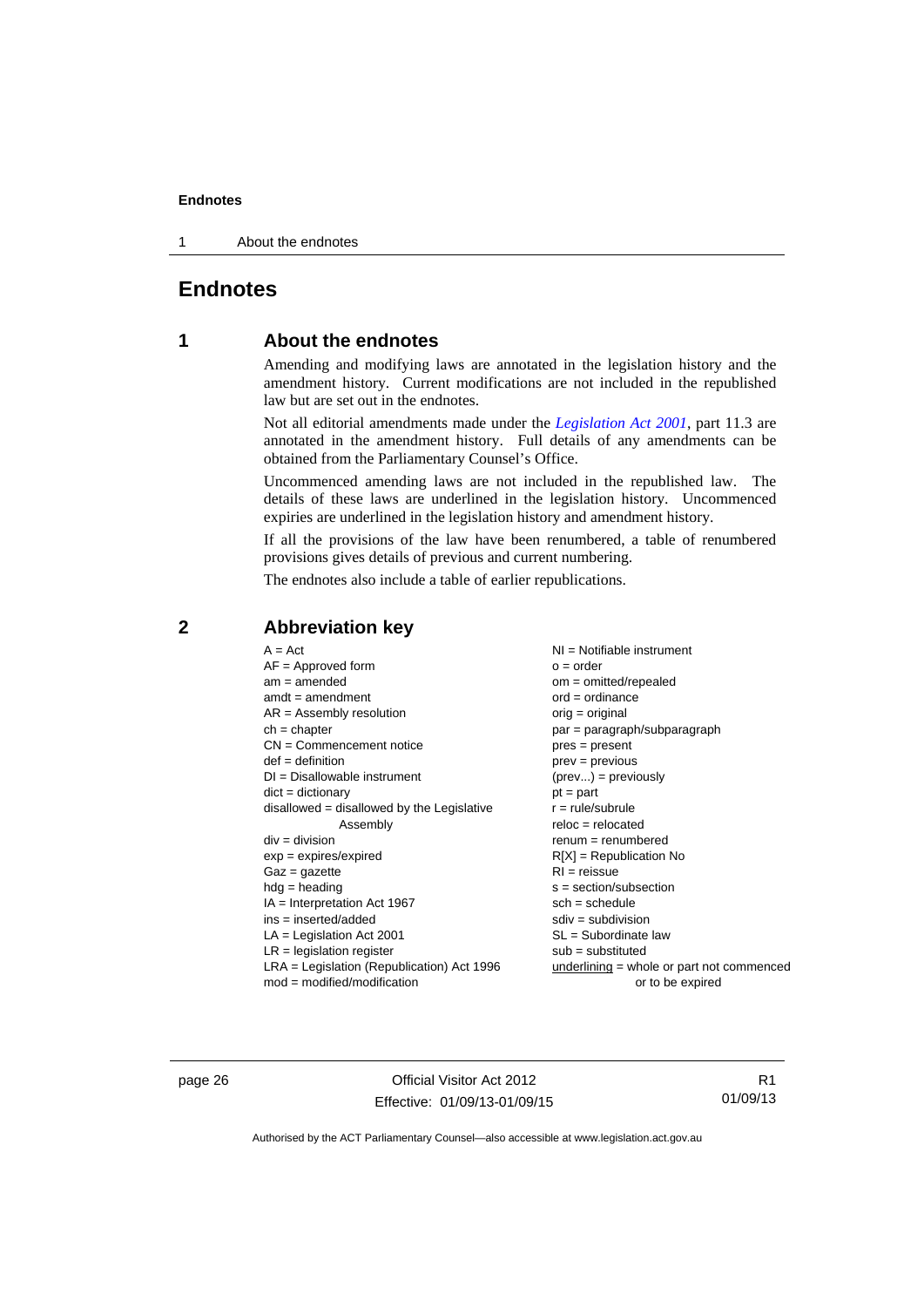## <span id="page-32-0"></span>**3 Legislation history**

#### **Official Visitor Act 2012 A2012-33**

notified LR 15 June 2012

s 1, s 2 commenced 15 June 2012 (LA s 75 (1))

remainder commenced 1 September 2013 (s 2 (as am by [A2013-22](http://www.legislation.act.gov.au/a/2013-22/default.asp) s 4))

as amended by

#### **[Official Visitor Amendment Act 2013](http://www.legislation.act.gov.au/a/2013-22/default.asp) A2013-22**

notified LR 17 June 2013

s 1, s 2 commenced 17 June 2013 (LA s 75 (1)) remainder commenced 1 September 2013 (s 2 and see A2012-33 s 2 as am by this Act)

R1 01/09/13

Official Visitor Act 2012 Effective: 01/09/13-01/09/15 page 27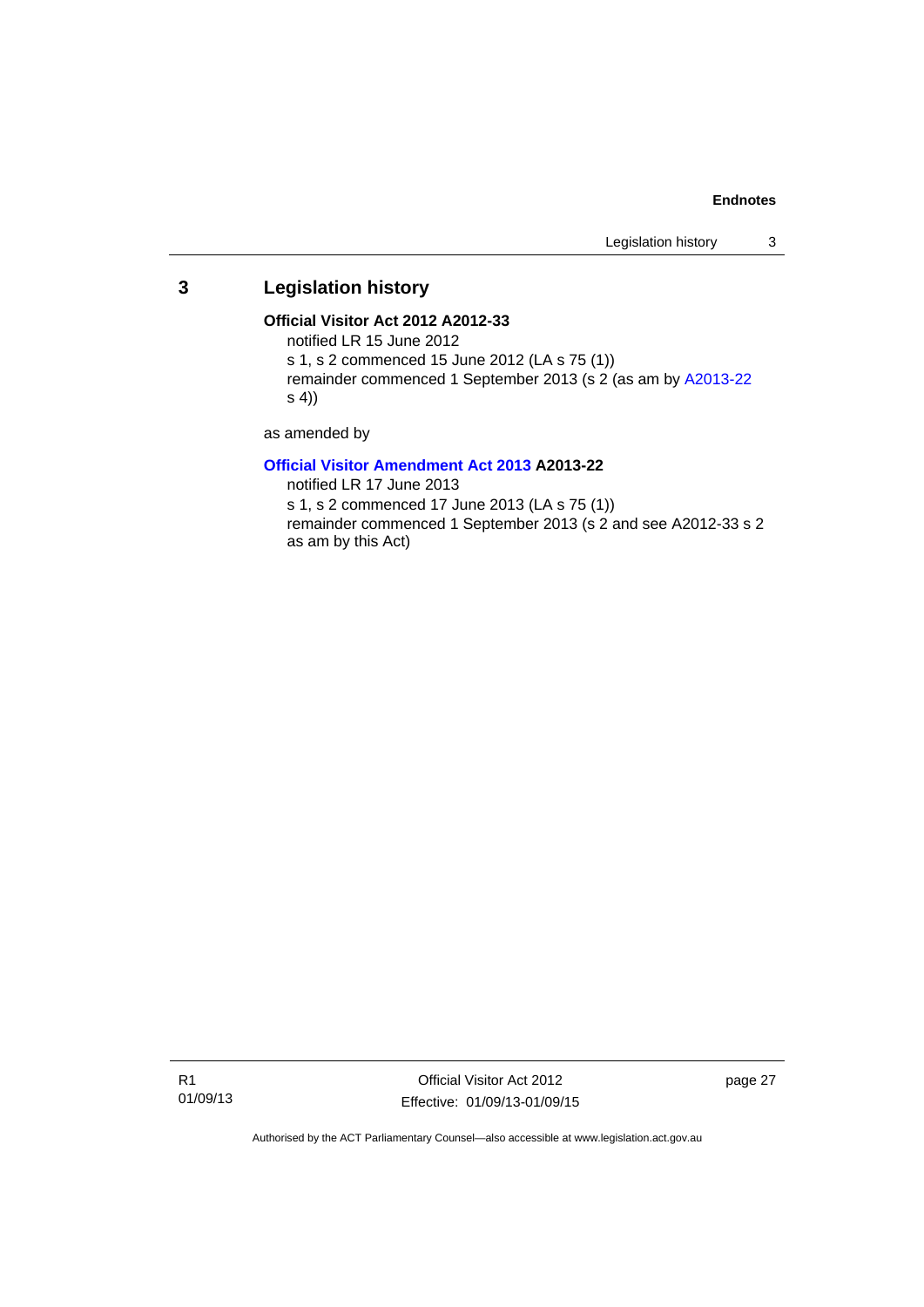4 Amendment history

#### <span id="page-33-0"></span>**4 Amendment history**

```
Commencement 
A2013-22 s 4
                om LA s 89 (4) 
Ending appointment 
s 12 am A2013-22 s 5, s 24 
Functions 
s 14 am A2013-22 s 24 
Official visitor may enter visitable place 
A2013-22 s 6
s 15  A2013-22 s 7; ss renum R1 LA
Official visitor must report non-compliant visitable places 
s 16 am A2013-22 s 8 
Reporting of complaints 
s 17 am A2013-22 s 9 
Assistance to official visitors 
s 18 am A2013-22 s 10, s 11 
Offences—failure to provide assistance etc 
s 19 am A2013-22 s 12 
Visits and complaints 
A2013-22 s 13
Requests to meet official visitor 
s 21 am A2013-22 s 14 
Visit and complaint guidelines 
A2013-22 s 15<br>s 23 am A2013-22 s 16.
                 A2013-22 s 16, s 24
Official visitors board 
pt 5A hdg ins A2013-22 s 17 
Establishment of official visitors board<br>s 23A ins A2013-22 s 17
                A2013-22 s 17
Membership of official visitors board 
s 23B ins A2013-22 s 17 
Official visitors board functions<br>s 23C ins A2013-22 s
                A2013-22 s 17
Official visitors board procedure 
s 23D ins A2013-22 s 17
```
page 28 Official Visitor Act 2012 Effective: 01/09/13-01/09/15

R1 01/09/13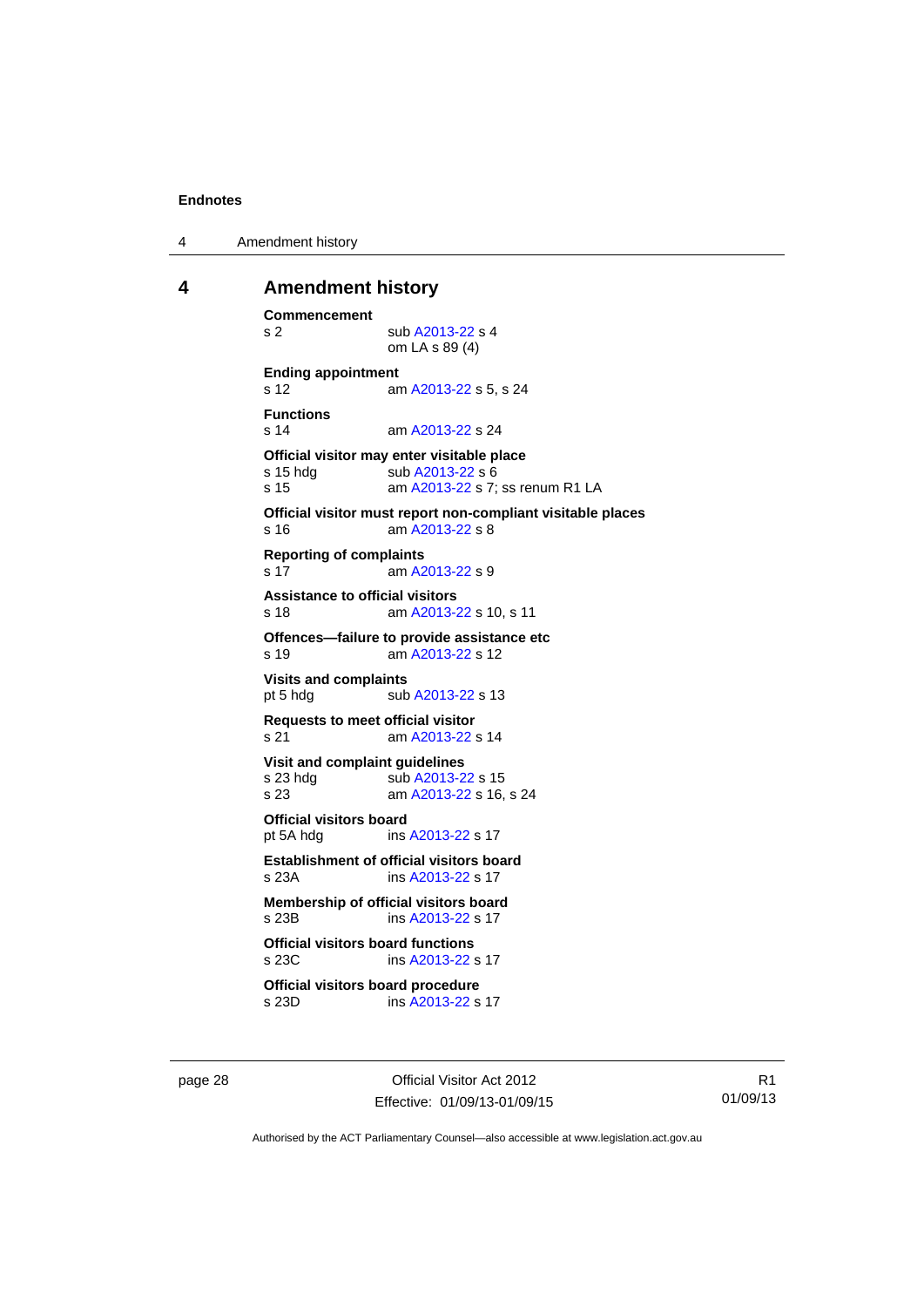**Protection of officials from liability**  s 24 am [A2013-22](http://www.legislation.act.gov.au/a/2013-22/default.asp) s 18; pars renum R1 LA **Offences—use or divulge protected information**  s 25 am [A2013-22](http://www.legislation.act.gov.au/a/2013-22/default.asp) s 19 **Legislation amended—sch 1**  s 28 om LA s 89 (3) **Transitional**  pt 10 hdg exp 1 September 2015 (s 54) **Definitions—pt 10**  s 50 exp 1 September 2015 (s 54) def *commencement day* exp 1 September 2015 (s 54) def *operational Act* exp 1 September 2015 (s 54) **Unfinished complaints to official visitors**  s 51 exp 1 September 2015 (s 54) **Existing appointments**  s 52 exp 1 September 2015 (s 54) **Transitional regulations**  s 53 exp 1 September 2015 (s 54) **Expiry—pt 10**  s 54 exp 1 September 2015 (s 54) **Consequential amendments**<br>sch 1 hdg om LA s 8 om LA s 89 (3) **Children and Young People Act 2008**  sch 1 pt 1.1 om LA s 89 (3) **Corrections Management Act 2007**  om LA s  $89(3)$ **Disability Services Act 1991**  sch 1 pt 1.3 om LA s 89 (3) **New section 9A**  sch 1 amdt 1.27 om [A2013-22](http://www.legislation.act.gov.au/a/2013-22/default.asp) s 20 **New section 11**  sch 1 amdt 1.28 om [A2013-22](http://www.legislation.act.gov.au/a/2013-22/default.asp) s 20 **Housing Assistance Act 2007**<br>sch 1 pt 1.4 om LA s 89 om LA s 89 (3) **Legislation Act 2001**  sch 1 pt 1.5 om LA s 89 (3)

#### **Mental Health (Treatment and Care) Act 1994**  sch 1 pt 1.6 om LA s 89 (3)

R1 01/09/13

Official Visitor Act 2012 Effective: 01/09/13-01/09/15 page 29